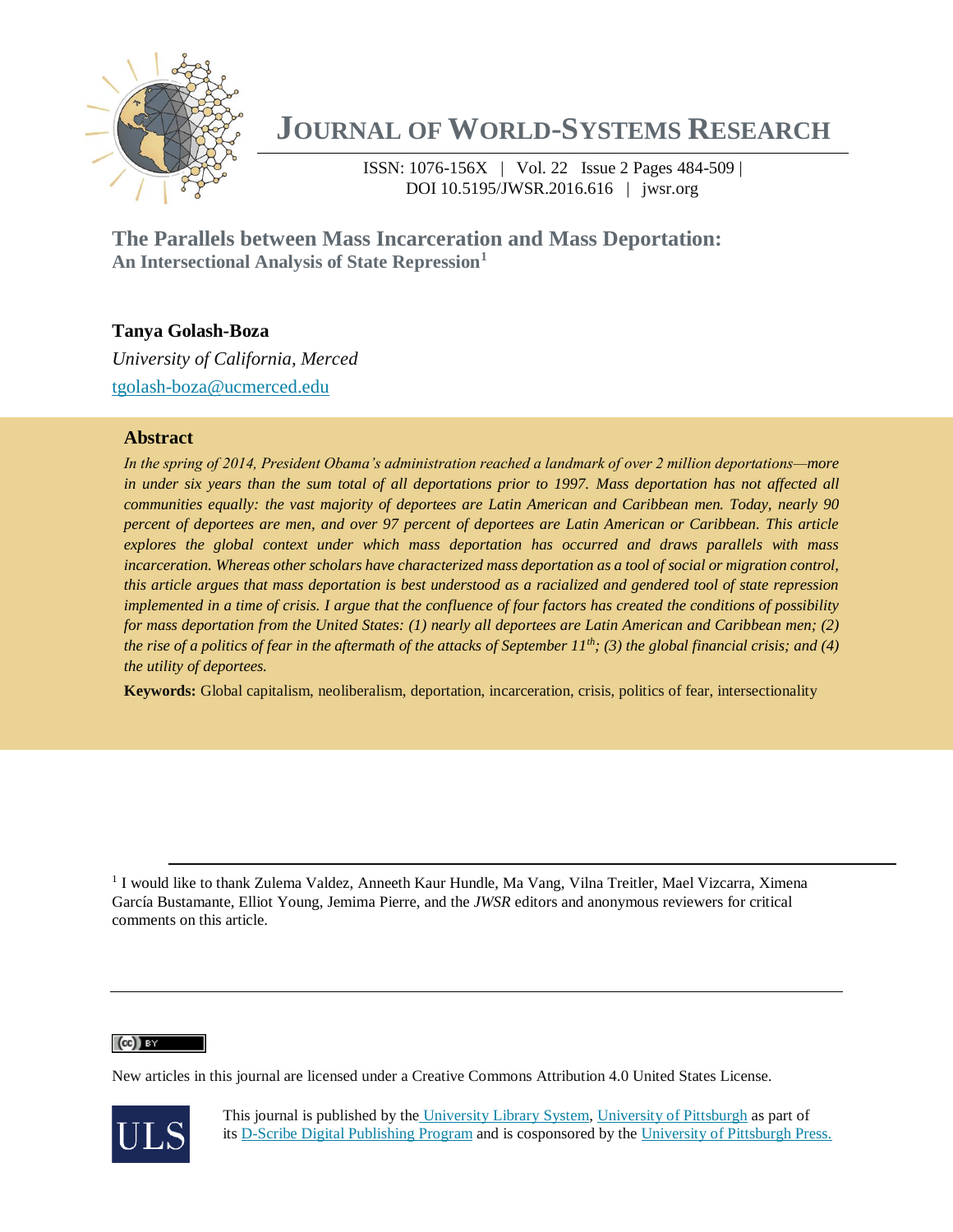$\overline{a}$ 

In President Obama's first five years in office, there were 2 million deportations from the United States. This sum is more than the total number of all deportations prior to 1997, and far more than any previous President.

The quantity as well as the quality of deportations has shifted in recent years. There has been a move towards the deportation of convicted criminals and a concomitant focus on interior enforcement—immigration policing within the United States as opposed to along the borders. With these trends, there also has been an increase in the number of deportees who have family ties to the United States. In addition, mass deportation has not affected all immigrants equally: the vast majority of deportees are Latin American and Caribbean men. Nearly 90 percent of deportees are men, and over 97 percent are Latin American or Caribbean nationals (Golash-Boza and Hondagneu-Sotelo 2013). Fully 94 percent of deportations from the interior of the United States involve men (Rosenblum and McCabe 2014).



**Figure 1: Removals from the United States, 1892-2012<sup>2</sup>**

Source: Department of Homeland Security, Office of Immigration Statistics

Deportations have increased in the United States, the United Kingdom, the Netherlands, Germany, Canada, and Australia (Gibney 2008). This "deportation turn" (Gibney 2008: 146) is a reflection of an enhancement in immigration control in these countries; it also shows efforts to

<sup>&</sup>lt;sup>2</sup> As of April 1, 1997, the government reclassified all exclusion and deportations procedures as "Removal proceedings," but in this manuscript, I use the terms deportation and removal interchangeably, as they are used colloquially.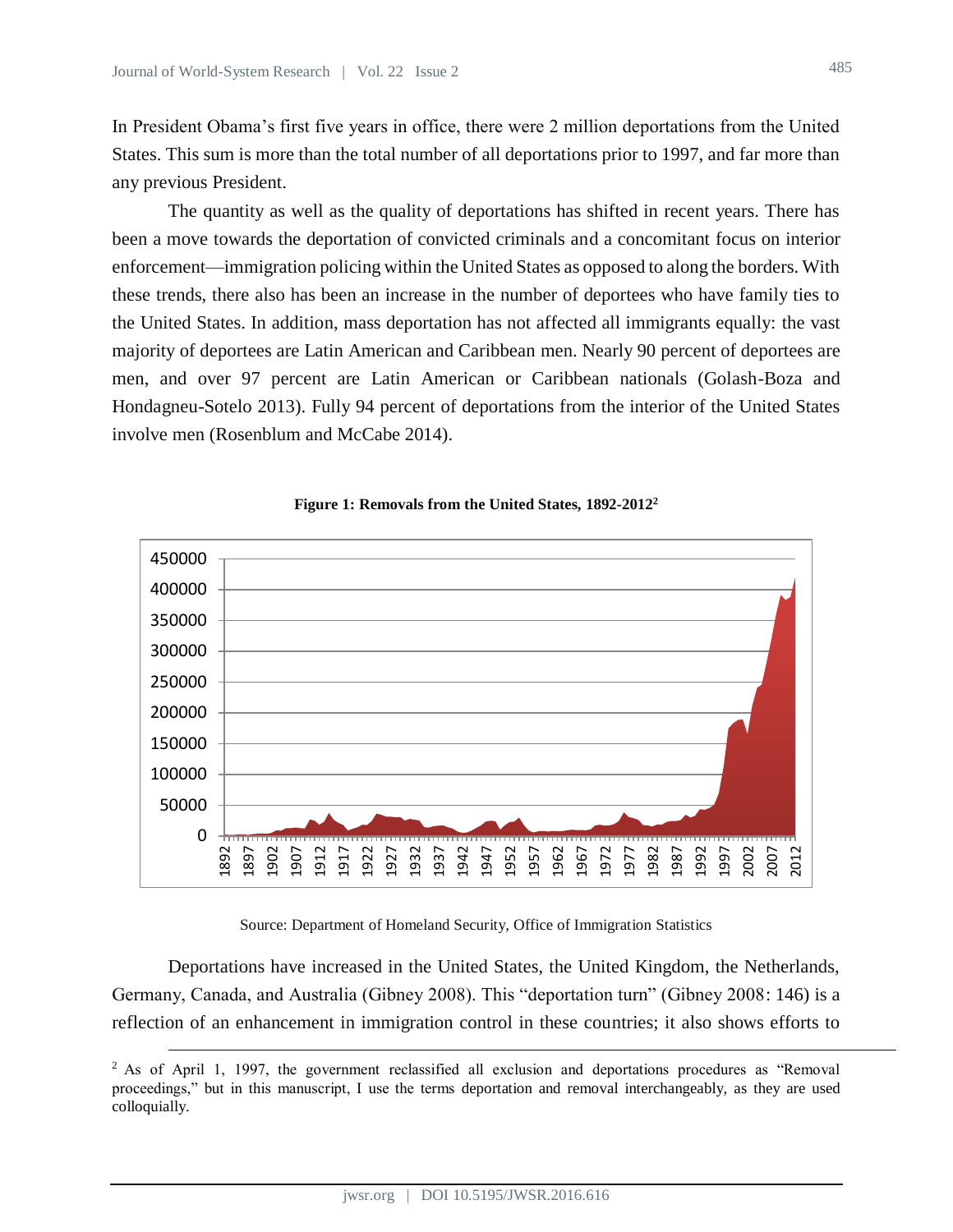close the gap between the number of people eligible for deportation and those actually deported. This shift in immigration enforcement has been most pronounced in the United States—where the annual number of deportations is by far the largest in comparison to other countries.

Why has mass deportation emerged in this particular historical moment? I argue that the confluence of four factors has created the conditions of possibility for mass deportation from the United States: (1) nearly all deportees are Latin American and Caribbean men; (2) the rise of a politics of fear in the aftermath of the attacks of September  $11<sup>th</sup>$ ; (3) the global financial crisis; and (4) the utility of deportees. I further contend that an understanding of the emergence of mass deportation is aided by an analysis of a similar form of state repression: mass incarceration.

#### **The Context of Mass Deportation**

Between 1997 and 2015, there were over five million deportations from the United States—two and a half times the sum total of all deportations prior to 1997. This trend can be examined using policy-level explanations, which will show us *how* this happened, and after we can discuss *why* this happened.

The policy of mass deportation in the United States is a result of punitive laws passed in 1996 as well as recent policy and budgetary shifts in the Executive Branch of the U.S. government. Deportations increased beginning in 1997 because Congress had passed two laws the previous year which fundamentally changed the rights of all foreign-born people in the United States—namely, the Anti-Terrorism and Effective Death Penalty Act (AEDPA) and the Illegal Immigration Reform and Immigrant Responsibility Act of 1996 (IIRIRA). These laws eliminated judicial review of some deportation orders and required mandatory detention for some non-citizens (Fragomen 1997). The 1996 laws led to an increase in the number of deportations for three reasons: (1) they expanded the grounds on which a person could be deported; (2) they narrowed the grounds for appealing a deportation order; and (3) they allocated more funds to immigration law enforcement.

The passage of the 1996 laws resulted in the number of deportees nearly doubling from 70,000 in 1996 to 114,432 in 1997. In 1998, the number of deportees rose to 173,000. The numbers crept up slowly until 2003 when the creation of the Department of Homeland Security (DHS) infused more money into immigration law enforcement, and deportation rates skyrocketed. Two factors led Immigration and Customs Enforcement (ICE) to develop an annual goal of 400,000 deportations in 2010—congressional funding for immigration law enforcement and pressure to enforce the law. In 2012, this goal was surpassed with over 419,000 deportations carried out that fiscal year. In 2013, the number of deportations was even higher: 438,421.<sup>3</sup>

<sup>&</sup>lt;sup>3</sup> Yearbook of Immigration Statistics. 2013. Office of Immigration Statistics, Department of Homeland Security. Retrieved 2/29/16 (https://www.dhs.gov/yearbook-immigration-statistics)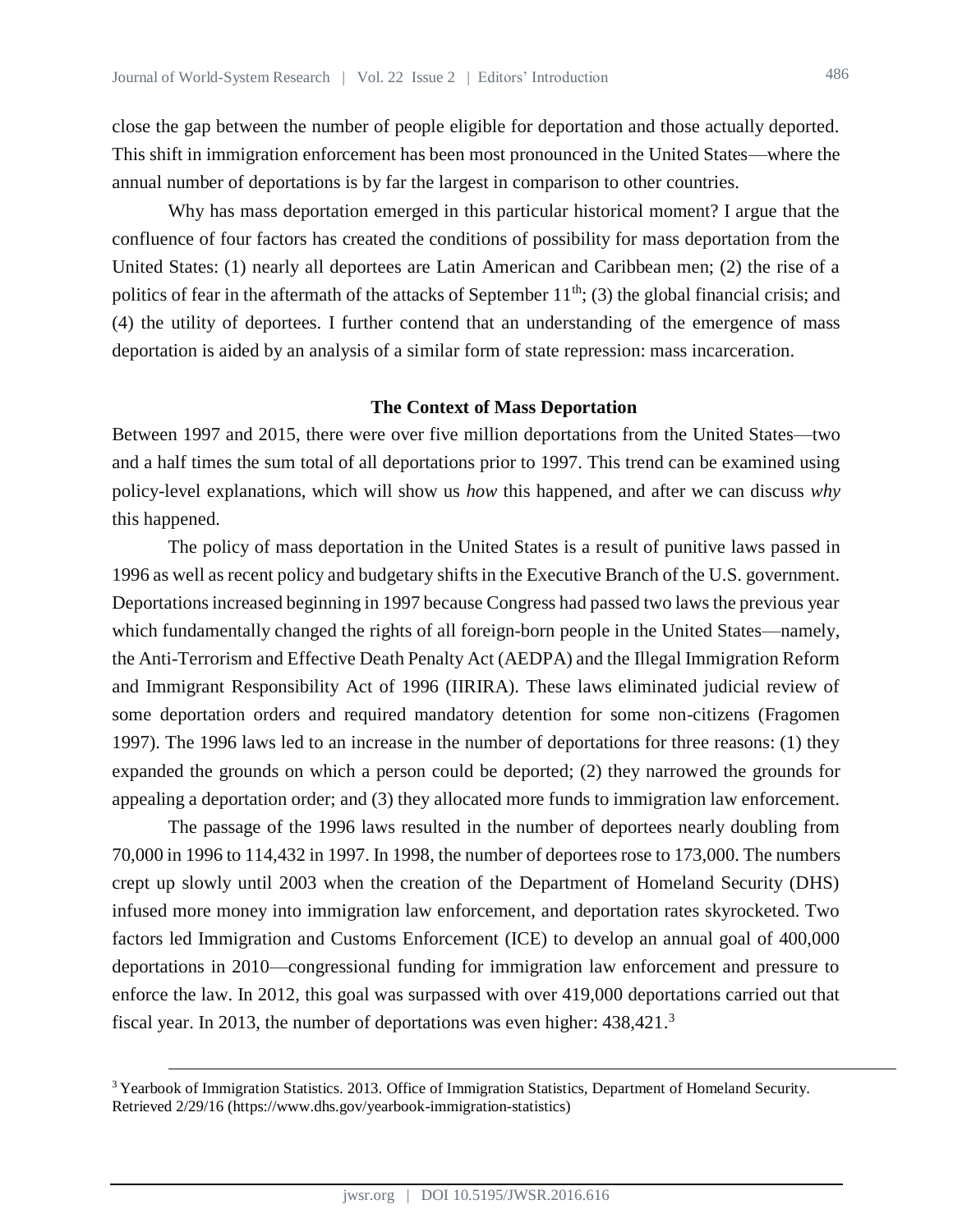The 1996 laws were passed in a moment of racialized fears related to crime, and these laws have not changed substantially since 1996. Instead, Congress appropriated increasing amounts of money for immigration law enforcement in the aftermath of the September 11 terrorist attacks in New York City. The Fiscal Year (FY) 2011 budget for DHS was \$56 billion, 30 percent of which was directed at immigration law enforcement through ICE and Customs and Border Patrol (CBP). Another 18 percent of the total went to the U.S. Coast Guard and five percent to the United States Citizenship and Immigration Services (USCIS). In other words, over half the DHS budget is directed at border security and immigration law enforcement.<sup>4</sup> To put this \$56 billion in perspective, the Department of Education FY 2011 budget was \$77.8 billion, and the Department of Justice budget was \$29.2 billion.<sup>5</sup> In short, the rise in deportations over the past decade primarily stems from policies designed to expand immigration law enforcement as part of the broader response to the September 11 attacks. Notably, the 1996 laws were also implemented in the aftermath of terrorist attacks: the 1995 Oklahoma City bombing and the 1993 World Trade Center blast. The links between fears of terrorism and immigration law enforcement are thus longstanding.

## **Theorizing Deportation**

Scholars are only beginning to grapple with the significance of the current era of mass deportations, yet few thinkers are placing deportation within the larger context of global capitalism. Researchers from diverse disciplines have analyzed the soaring number of deportations (Coutin 2010, Hernandez 2008, Brotherton and Barrios 2011, Kanstroom 2012; King, Massoglia, and Uggen 2012; Kretsedemas 2012; Golash-Boza 2012), and the increases in local immigration law enforcement (Coleman 2012; Armenta 2012; Stumpf 2006; Zilberg 2004), yet these studies have not considered why mass deportation is happening now. Moreover, little attention has been paid to why nearly all deportees are Latin American and Caribbean men, nor to how deportation is related to global movements of labor and capital.

Scholars who consider why deportation happens generally provide two related explanations: (1) deportation functions as social or migration control (Bloch and Schuster 2005; Gibney 2008; Bosworth 2011; Collyer 2012); and (2) deportation creates a vulnerable workforce (de Genova 2005). For many scholars, deportation is a demonstration "of the capacity of the state to control the movement of non-citizens" (Bloch and Schuster 2005: 509). Since only non-citizens can be deported, "deportation works for governing elites to reinforce the value and significance of

<sup>4</sup> Department of Homeland Security. 2011. "Fiscal Year. Budget in Brief.". Retrieved 2/26/12 [\(http://www.dhs.gov/xlibrary/assets/budget\\_bib\\_fy2011.pdf](http://www.dhs.gov/xlibrary/assets/budget_bib_fy2011.pdf)

<sup>5</sup> Department of Homeland Security. 2011. "Fiscal Year. Budget Summary and Background Information" Retrieved 2/20/12 [\(http://www2.ed.gov/about/overview/budget/budget11/summary/11summary.pdf](http://www2.ed.gov/about/overview/budget/budget11/summary/11summary.pdf) and FY 2011 Budget. Department of Justice[. http://www.justice.gov/opa/pr/2010/February/10-ag-109.html](http://www.justice.gov/opa/pr/2010/February/10-ag-109.html) )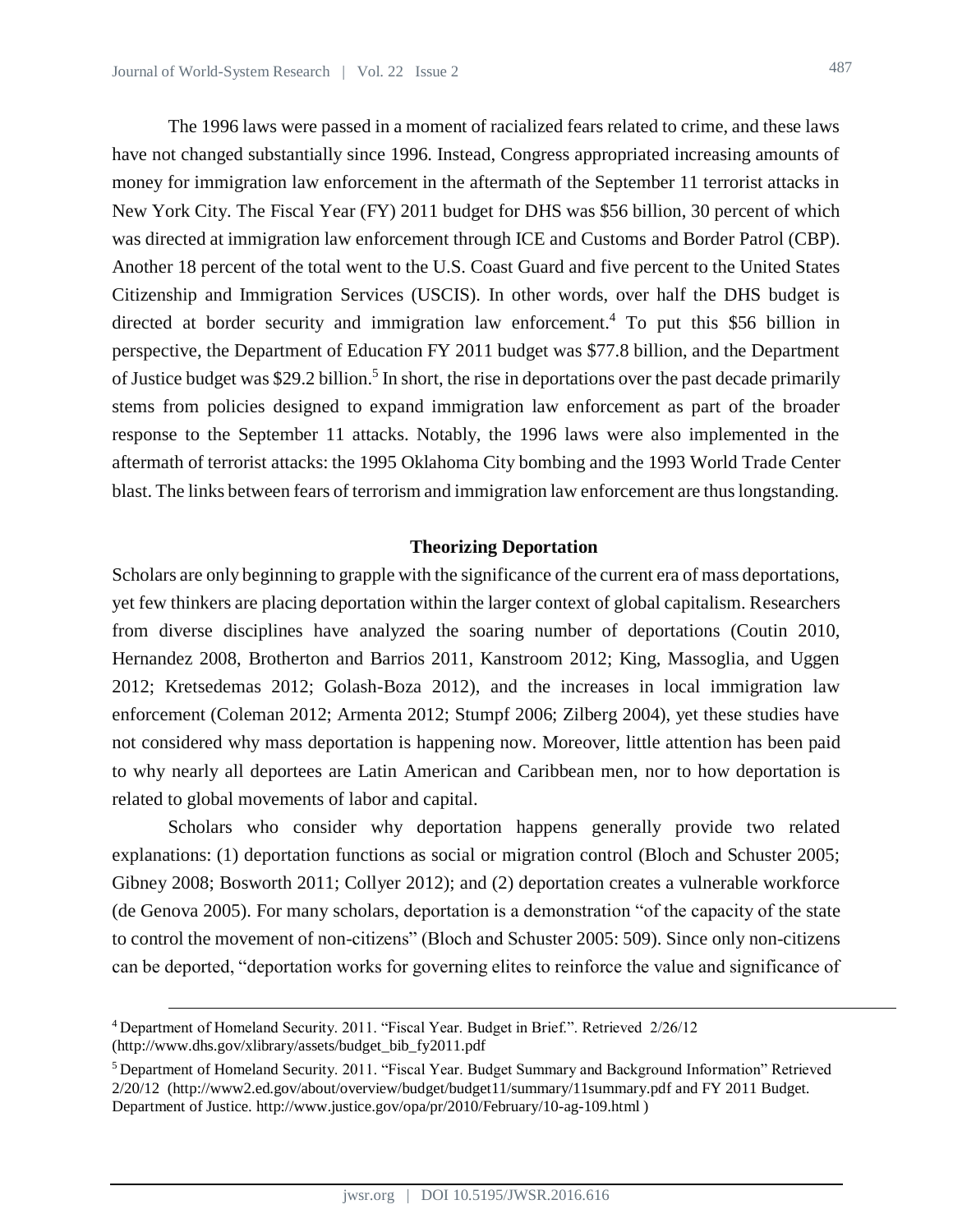national citizenship" (Anderson, Gibney, and Paoletti 2013: 2). Kanstroom (2007: 5) takes this idea further when he argues that "deportation is now, and has always been, considerably more than [an instrument of immigration policy]" and that it is also a "powerful tool of discretionary social control." Governments use deportation statistics to show they are tough on crime and thereby gain legitimacy through this version of social control (Gibney 2008; Bosworth 2011). In addition, Tamara Nopper (2008: 204-5) points to the racial dimensions of this process when she argues that that the increase in criminal deportations "reflects the growing intersection between immigration enforcement and the forms of crime control to which Black populations in the United States (both immigrant and native born) have been historically subjected." Nopper's point is important: the tough-on-crime approach has historically been used primarily on racial minorities, and deportation is no exception. Deportability subordinates migrants not by actually deporting all those that are deportable but by deporting some such that others may remain in a state of enhanced vulnerability. The illegality and deportability of undocumented migrants render them and their labor power "an eminently disposable commodity" (de Genova 2005: 215).

These studies all provide useful ways to understand deportation. However, I would like to offer a few general critiques. Most of these studies do not explain the racialized and gendered nature of deportation, thus failing to address the question of why nearly all deportees are men of color. Moreover, they tend to look at deportation as a domestic policy issue even though deportation involves a relationship between at least two countries. Because of this international aspect, it makes sense to consider deportation in the context of theories of migration that view international migration as part of the global movement of labor and capital. As I will argue below, deportation is best understood when we take into account the latest crisis of global capitalism. Looking at deportation from this perspective helps us to perceive how global economic restructuring has played out in gendered and racialized ways.

#### **Mass Incarceration and Mass Deportation**

There are a number of parallels between mass incarceration and mass deportation. For instance, the vast majority of targets of both forms of state repression are Black and Latino men (Christian and Thomas 2009; Western 2006; Alexander 2012; Golash-Boza and Hondagneu-Sotelo 2013). Both mass incarceration and mass deportation have been justified using a racialized and gendered politics of fear. In addition, they both emerged in times of crisis: mass incarceration came in the aftermath of the 1970s oil crisis and the consequent deindustrialization, and mass deportation escalated and intensified in the aftermath of the 2007 Great Recession. Finally, there are sectors of the transnational corporate elite that have found ways to profit from each of these phenomena. In this section, I will make these connections clear.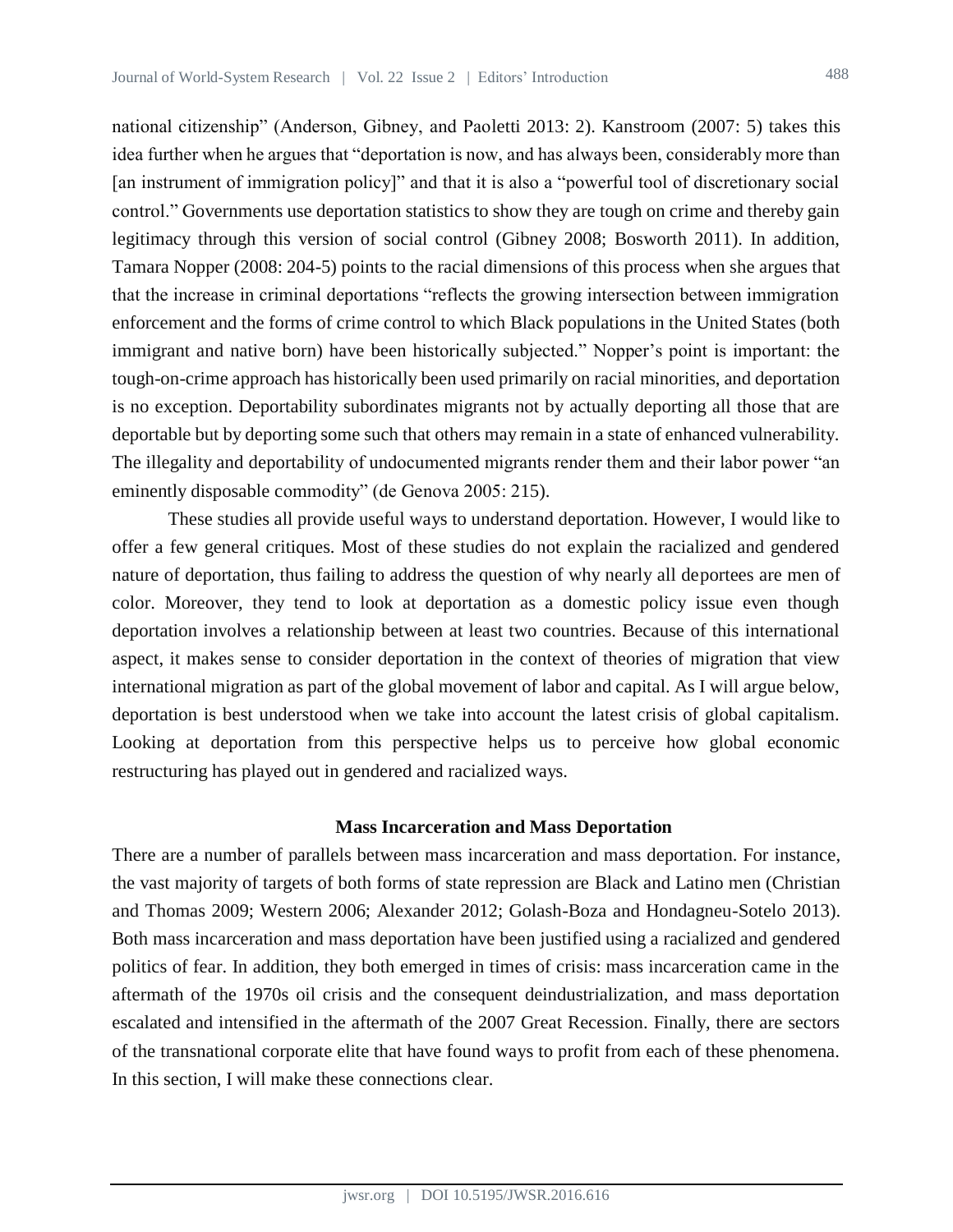#### **Demographics of Incarceration and Deportation**

According to the Pew Hispanic Center, of the 10.4 million undocumented adults in the United States in 2008, 4.1 million were women. And, 80 percent were from Latin America or the Caribbean (Passel and Cohn 2009). Any non-citizen can face deportation, but undocumented immigrants are most at risk for deportation. Although 40 percent of undocumented immigrants are women, they make up only 10 percent of deportees. And, although 20 percent of undocumented immigrants are not Latin Americans, these immigrants account for less than 2 percent of deportees. Latin American and Caribbean men are much more likely to be deported than any other group.

The expansion of immigration law enforcement has focused almost exclusively on immigrant men, yet scholarly studies of deportation rarely mention gender (Coutin 2010, Gibney 2008; Hernandez 2008, Brotherton and Barrios 2011, Kanstroom 2012; King, Massoglia, and Uggen 2012; Kretsedemas 2012; Hagan, Eschbach, and Rodriguez. 2008). In 2011, 89 percent of all removals involved men. Moreover, the rise in removals since 1998 has almost exclusively affected male non-citizens while the number of females deported has remained stable.<sup>6</sup> There were 44,029 deportations of women in 1999, and there were 43,781 deportations of women in 2011 both figures are roughly the same. By contrast, the number of male deportations rose from 138,231 in 1998 to 347,947 in 2011 - a 250 percent increase. The gender ratio of removals between 1998 and 2011 is displayed in Figure 2 below. This figure renders it evident that the policy changes in 1996 as well as those changes brought about by the War on Terror have led to increased deportations of men but not of women. The creation of the Department of Homeland Security in 2003 appears to have coincided directly with a rise in the deportation of men from the United States.

The tremendous rise in deportations has also affected some national origin groups more than others. Nearly all of the increase in removals since 2003 is due to an increase in the number of Mexicans and Central Americans removed. These disparities refer to overall removals, which can include undocumented immigrants as well as those who are legally present. Whereas any undocumented immigrant can face removal, legally present immigrants only face deportation after a criminal charge or a visa violation (such as working more than the allotted hours on a student visa). When the numbers of Caribbean legal permanent residents deported are examined, distinct trends emerge. Dominicans and Jamaicans are the two groups most likely to be deported on drug charges. Overall, around a quarter of all criminal deportees are deported on drug charges, yet these percentages are far higher for Jamaicans and Dominicans—80 percent for Dominicans and 40 percent for Jamaicans (Siulc 2011; Headley et al 2005). The Dominican Republic and Jamaica are

<sup>6</sup> The Office of Immigration Statistics provided me with removal data by sex between 1998 and 2011. I requested data going back to 1892, and am still waiting to hear if I am able to obtain more historical data.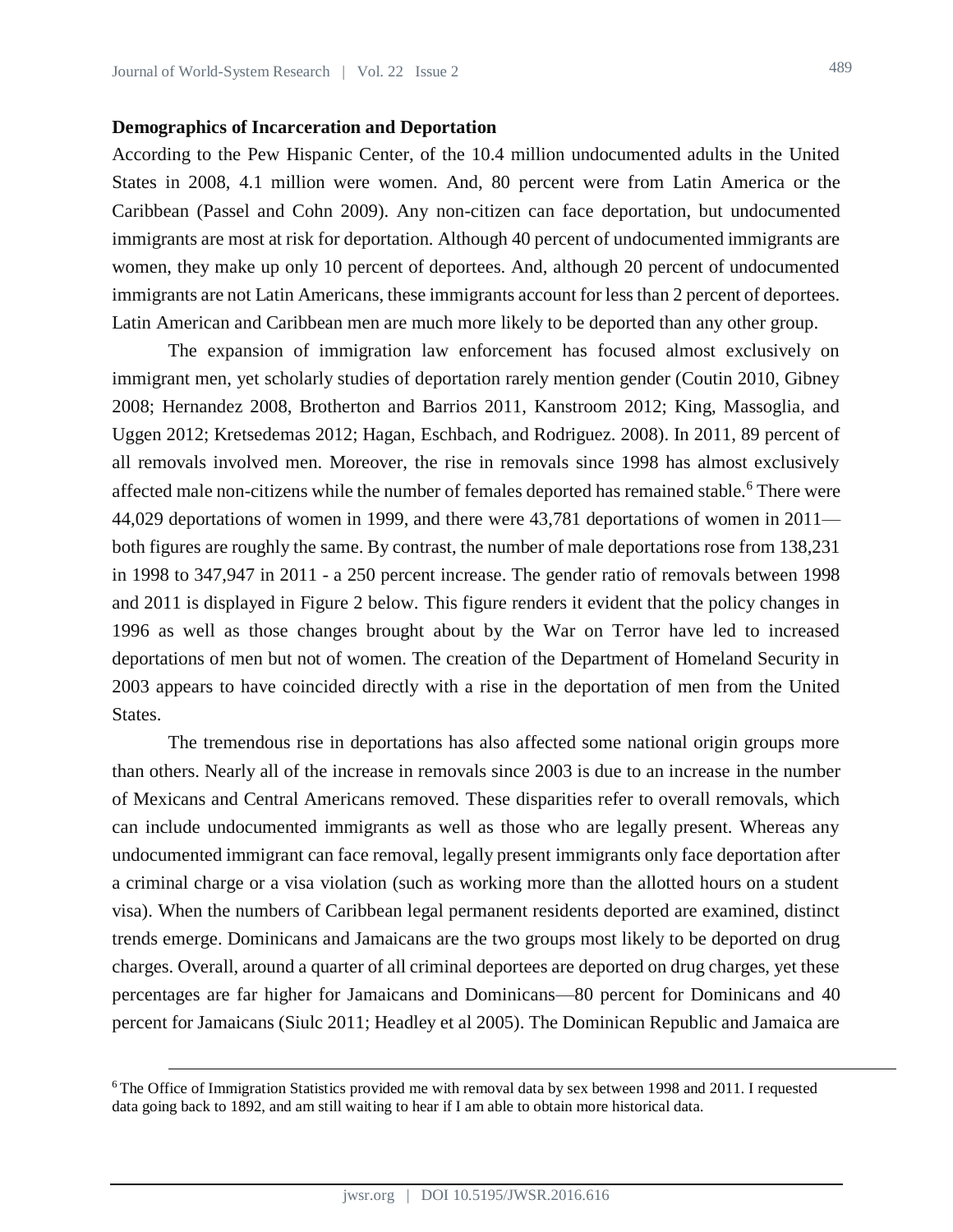the two countries with the highest rate of criminal deportees. Relatedly, they are also the legal permanent residents most likely to face deportation. Both Jamaicans and Dominicans are about five times as likely as other legal permanent residents to be deported (Golash-Boza 2015).



**Figure 2: DHS Removals by Sex: Fiscal Years 1998 to 2011.**

Deportations data show a marked increase in the deportations of male Mexicans and Central Americans as well as in male Jamaican and Dominican legal permanent residents since 1996. The rise in deportations has targeted Black and Latin American male immigrants as these populations have become superfluous in the downsized economy. Jamaicans and Dominicans have primarily been apprehended via the criminal justice system, thus their deportations are an extension of mass incarceration (Golash-Boza 2015). Mexicans and Central Americans have also been caught up in the dragnet in this fashion, but many others have been apprehended due to changes in the way immigration laws are enforced. We can imagine ways that immigration laws could be enforced that would have targeted women: there could have been raids on hotels or informal markets, but this did not happen.<sup>7</sup> Instead, immigration law enforcement has teamed up

Source: Department of Homeland Security, ENFORCE Alien Removal Module (EARM), January 2012, Enforcement Integrated Database (EID) December 2011.

<sup>&</sup>lt;sup>7</sup> In January 2016, there was a widely publicized roundup of Central American women and children. In many ways, this was more spectacle than law enforcement. News accounts report 121 people were deported in this way. Although pernicious to these families, this is a relatively small number when we consider that over 1,000 people were deported every day between 2009 and 2014.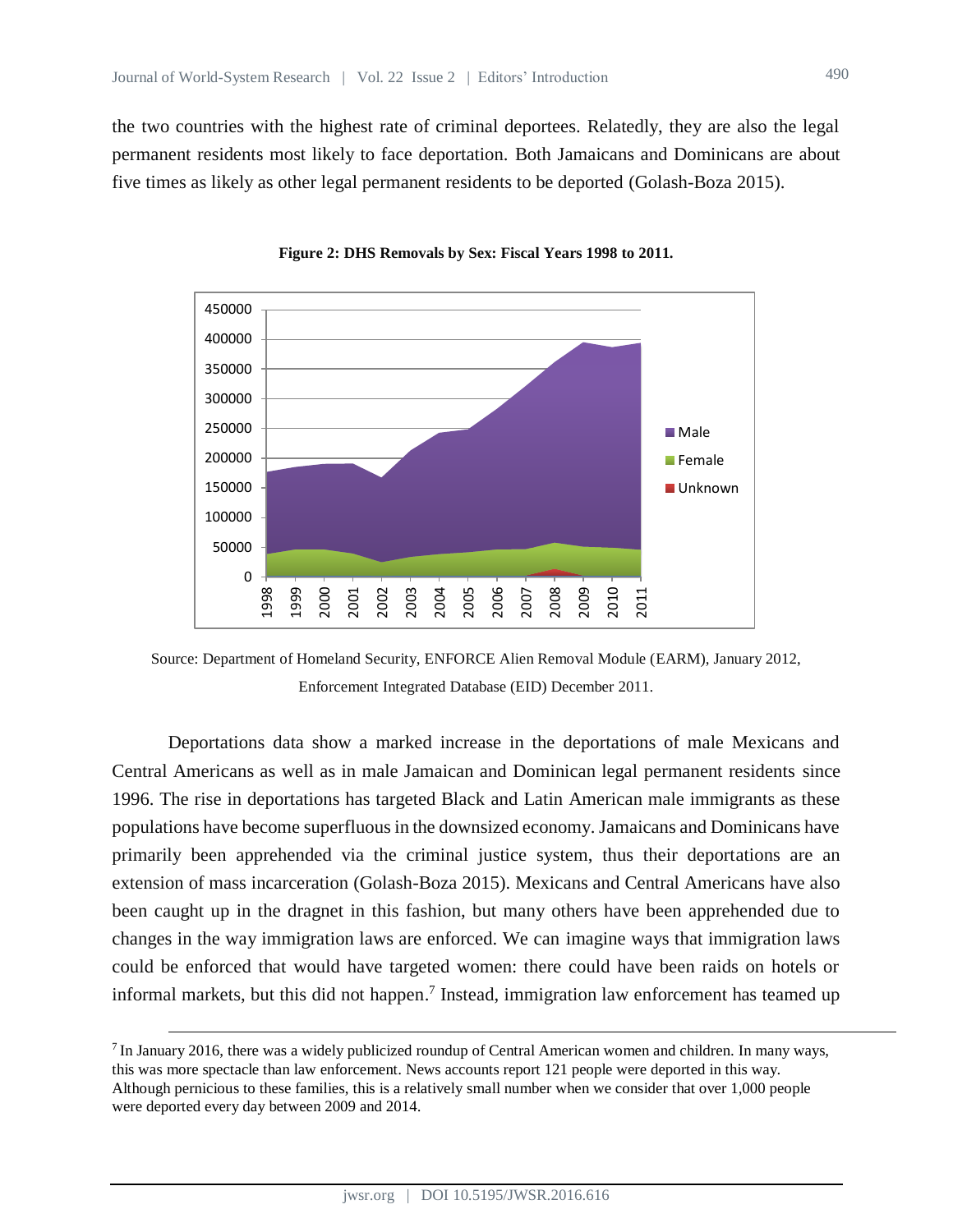with criminal law enforcement—a collaboration that has led to these specific gender and racial disparities in deportations.



**Figure 3: Total Removals and Removals by Region, 1998-2011**

Source: Department of Homeland Security, Office of Immigration Statistics

Similar to the race and gender disparities in mass deportation, we find parallel disparities in mass incarceration. In 2008, less than one-third of the population of the United States was Black or Latino. In that same year, Blacks and Latinos made up 58 percent of the nation's prison population (NAACP 2011). In 2013, men made up 93 percent of all prisoners in the United States.<sup>8</sup> In the 1980s and 1990s, Congress implemented a series of drug and crime control policies that disproportionately affected African Americans (Tonry 2011). Whereas Black-to-White prison admission rates were three-to-one from 1926 to 1975, they had risen to six-to-one by 1997 (Murakawa 2014). The United States has engaged in a long-standing War on Drugs that has failed in its mission to eliminate the prevalence of illegal drugs, yet has succeeded in incarcerating millions of African Americans. Michael Tonry (2011: 75) explains: "it is clear that Black people bear most of the brunt of the War on Drugs. It is also clear that racial disparities among people imprisoned for drug offenses arise primarily from racial profiling by the police, deliberate police policies to focus drug law enforcement on inner-city drug markets, and deliberate legislative

<sup>8</sup> Carson, Ann 2014. "Prisoners in 2013." US. Department of Justice. Retrieved 2/26/16 (http://www.bjs.gov/content/pub/pdf/p13.pdf)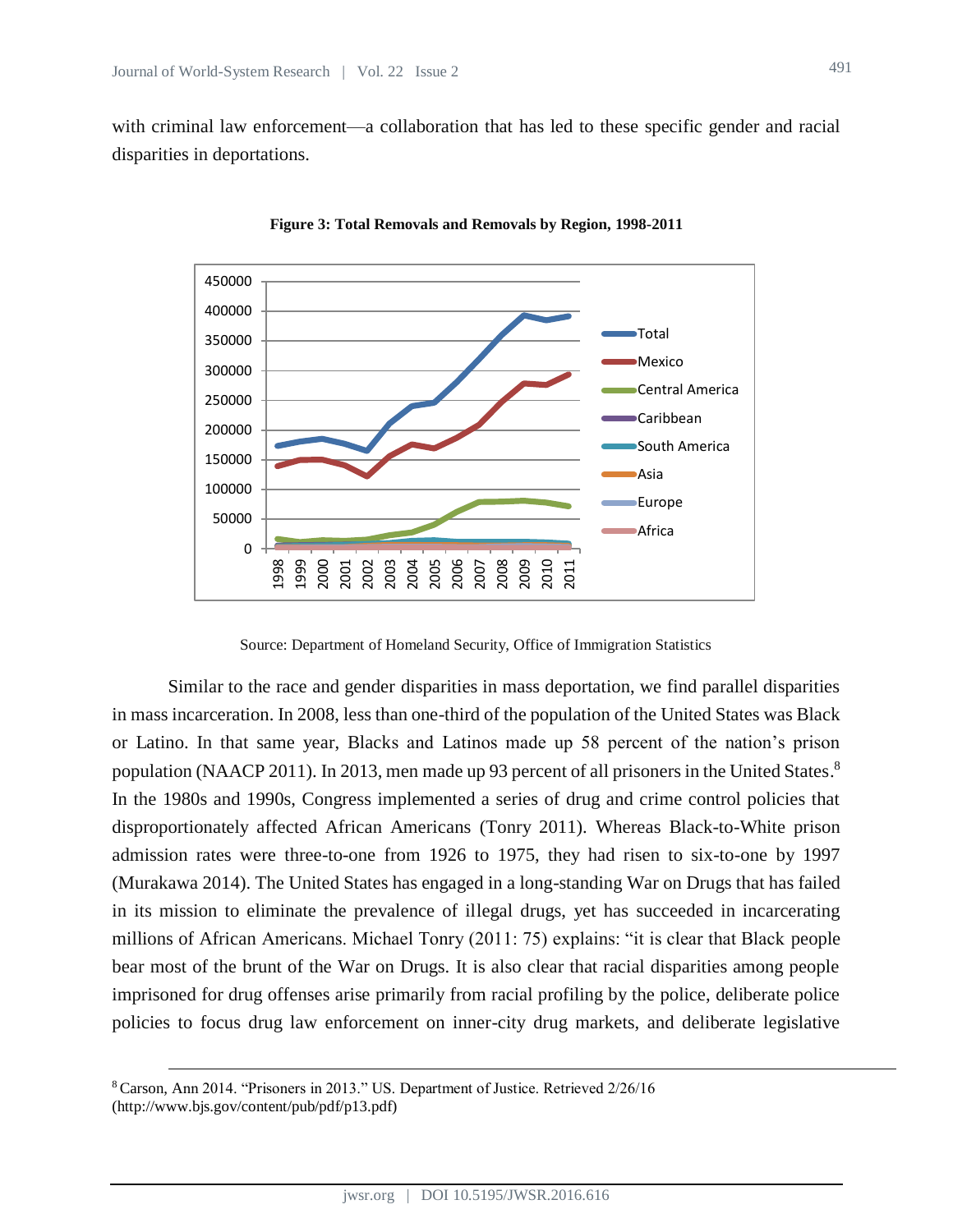decisions to attach the longest prison sentences to drug offenses for which Blacks are disproportionately arrested." Research in this area renders it clear that mass incarceration and mass deportation both disproportionately target men. Whereas Black men are the primary targets of mass incarceration, Latino men are the primary targets of mass deportation.

## **The Politics of Fear**

The above section demonstrates that mass incarceration and mass deportation are both forms of state repression that have disproportionately targeted Black and Latino men, which, I argue, is one of the conditions of possibility as this is a vulnerable and stigmatized group. This section explores the raced and gendered discourses that made this targeting possible. The implicit argument in both of these sections is that these extreme forms of state repression would not have happened without the dehumanization of the targets through racialized and gendered discourses.

One of the most famous examples of a politician using the fear of crime as a campaign tactic is known as the "Willie Horton" case. In the 1988 run for presidential office, the George H. W. Bush campaign was able to play on White Americans' fear of crime and racial prejudices against Blacks through the use of an ad that featured "Willie Horton." William Horton, a Black man, escaped from prison while on a weekend pass. He then "kidnapped and brutally assaulted a White couple in their home, raping the woman and stabbing the man" (Mendelberg 1997). An ad that featured this story and a mug shot of Mr. Horton was used by the Bush campaign to portray Democratic candidate Dukakis as lax on crime. This ad was part of Bush's successful presidential campaign. This is just one of many examples of politicians using the fear of crime for political gain. Notably, the Willie Horton case used both the fear of crime and the fear of Black men to push forward a political agenda.

As Katheryn Russell-Brown (1998) explains when she writes about the *criminalblackman*, fear of crime is both raced and gendered. Whereas Black women are stereotyped as angry, welfare queens, and jezebels, Black men are stereotyped as thugs, rapists, and hustlers (Collins 2004). The gendered and raced stereotypes of Black men as criminals contribute to a racial and gendered ideology that justifies the mass incarceration of Black men. Popular discourse in the United States that represents Black men as criminally inclined serves as a justification for the mass incarceration of Black men, and leads people to believe that we build prisons to protect ourselves from this threat. Which discourses, then, justify mass deportation of Black and Latino men?

In the post-9/11 context, a construction of immigrant men as dangerous criminal aliens and terrorists has emerged. This construction of the dangerous immigrant is gendered male and racialized as a Latino criminal (Golash-Boza and Hondagneu-Sotelo 2013) or an Arab terrorist (Naber 2006). In the post-9/11 context, people perceived to be Arabs have been victims of hate crimes and other forms of harassment due to the conflation of Arabs and terrorists. State policies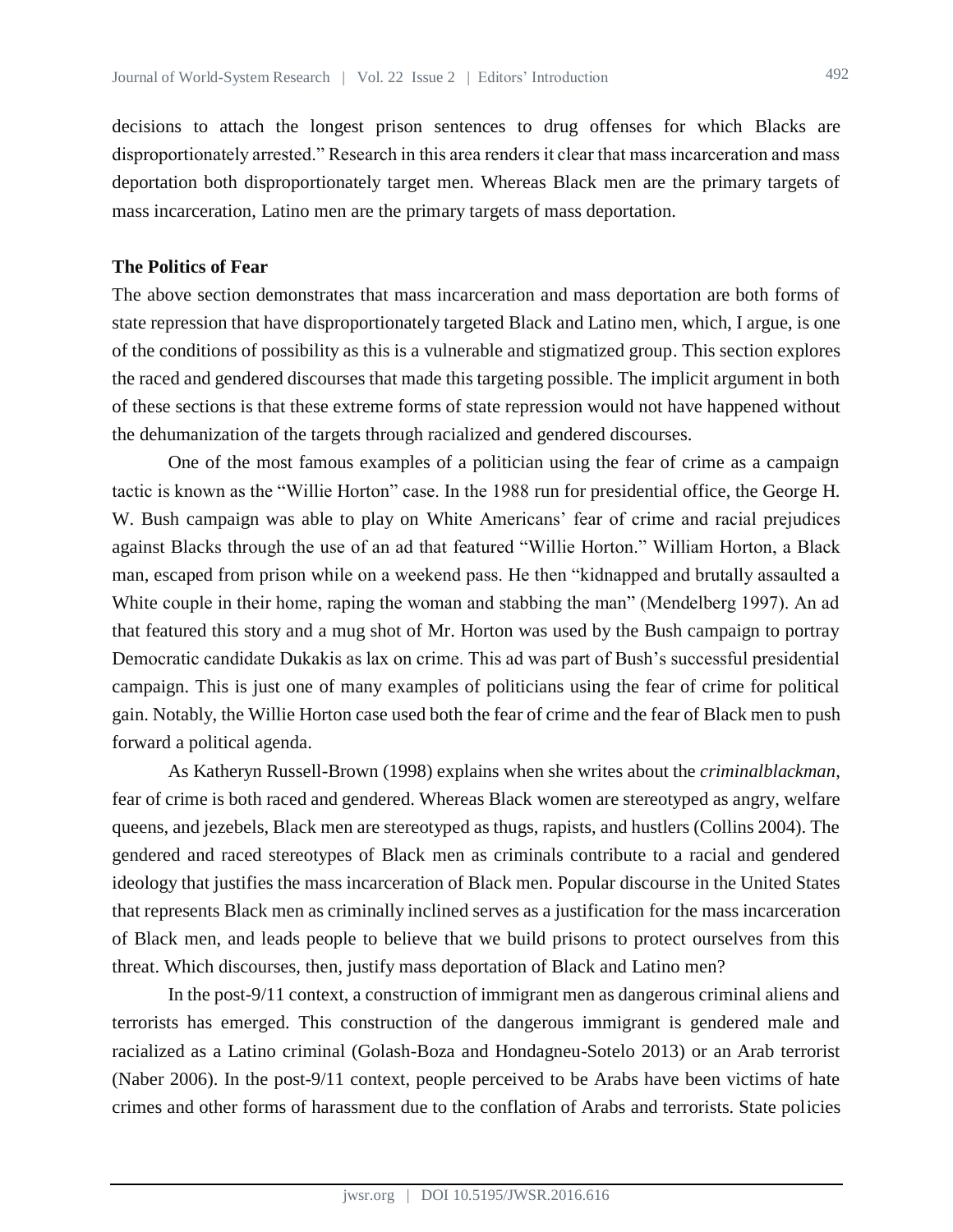have targeted Arabs. One example is the National Security Entry-Exit Registration System (NSEERS), which required male visitors from twenty-five Arab and Muslim countries and North Korea living in the United States to report to immigration officers and be fingerprinted, photographed, and questioned. Despite interviewing over eighty thousand people, no one was deported or denied entry on terrorism grounds, although many were deported for having overstayed their visas. Overall, relatively few Arabs have been deported from the United States since 9/11 (Golash-Boza 2012). Instead, state policies designed to combat terrorism have targeted Latinos.

The targeting of Latinos in immigration policy enforcement has been accompanied by media representations of Latinos as dangerous. As scholars such as Leo Chavez (2013) and Otto Santa Ana (2002) have long argued, media outlets and political pundits often frame Latin American immigrants as a threat. Mainstream media outlets use words such as "illegal aliens, fugitives, hordes, and lawbreakers to identify [immigrants] as perpetrators; flood, flow, and invasion to describe their movement to the United States; and harm and threat to illustrate their presence in the United States" (Quinsaat 2011: 40) The use of these words to describe immigrants, migration flows, and the presence of immigrants invokes a masculine threat that portrays immigrants—and particularly Latinos—as dangerous.

These representations have led to a sense of fear among White Americans towards Latino men (Eitle and Taylor 2008), and politicians have played into these fears. In the run-up to the 2016 Presidential election, candidate Donald Trump told a crowd: "When Mexico sends its people, they're not sending their best. … They're sending people that have lots of problems, and they're bringing those problems ... They're bringing drugs. They're bringing crime. They're rapists."<sup>9</sup> Statements like these reinforce the stereotype of Mexicans as "criminal aliens." The escalation of deportations has been carried out in the name of making the United States safer – both from "criminal aliens" and from terrorists. Notably, the stated mission of the Department of Homeland Security (DHS), according to its website, is "to secure the nation from the many threats we face" and, a substantial portion of the DHS budget has been dedicated to deporting Latinos who pose no obvious threat to the nation. As Alberto Gonzales (2013: 6) notes, "criminalization in the discursive sense serves as the ideological glue of the homeland security state; it is a process in which a set of discourses attribute criminal characteristics to a targeted group, in this case, Latinos, to win consent for legal violence." The legal violence, in this case, is mass deportation.

These "controlling images" (Collins 2004) of Black, Latino, and Arab men as scary have served as the discursive fodder for the implementation of state repression. If people in the United

<sup>9</sup> [Cillizza,](http://www.washingtonpost.com/people/chris-cillizza) Chris. 2015. "Donald Trump announces a presidential bid" in The Washington Post .Retrieved June 16, 2015 [\(https://www.washingtonpost.com/news/post-politics/wp/2015/06/16/full-text-donald-trump-announces-a](https://www.washingtonpost.com/news/post-politics/wp/2015/06/16/full-text-donald-trump-announces-a-presidential-bid/#annotations:7472599)[presidential-bid/#annotations:7472599\)](https://www.washingtonpost.com/news/post-politics/wp/2015/06/16/full-text-donald-trump-announces-a-presidential-bid/#annotations:7472599)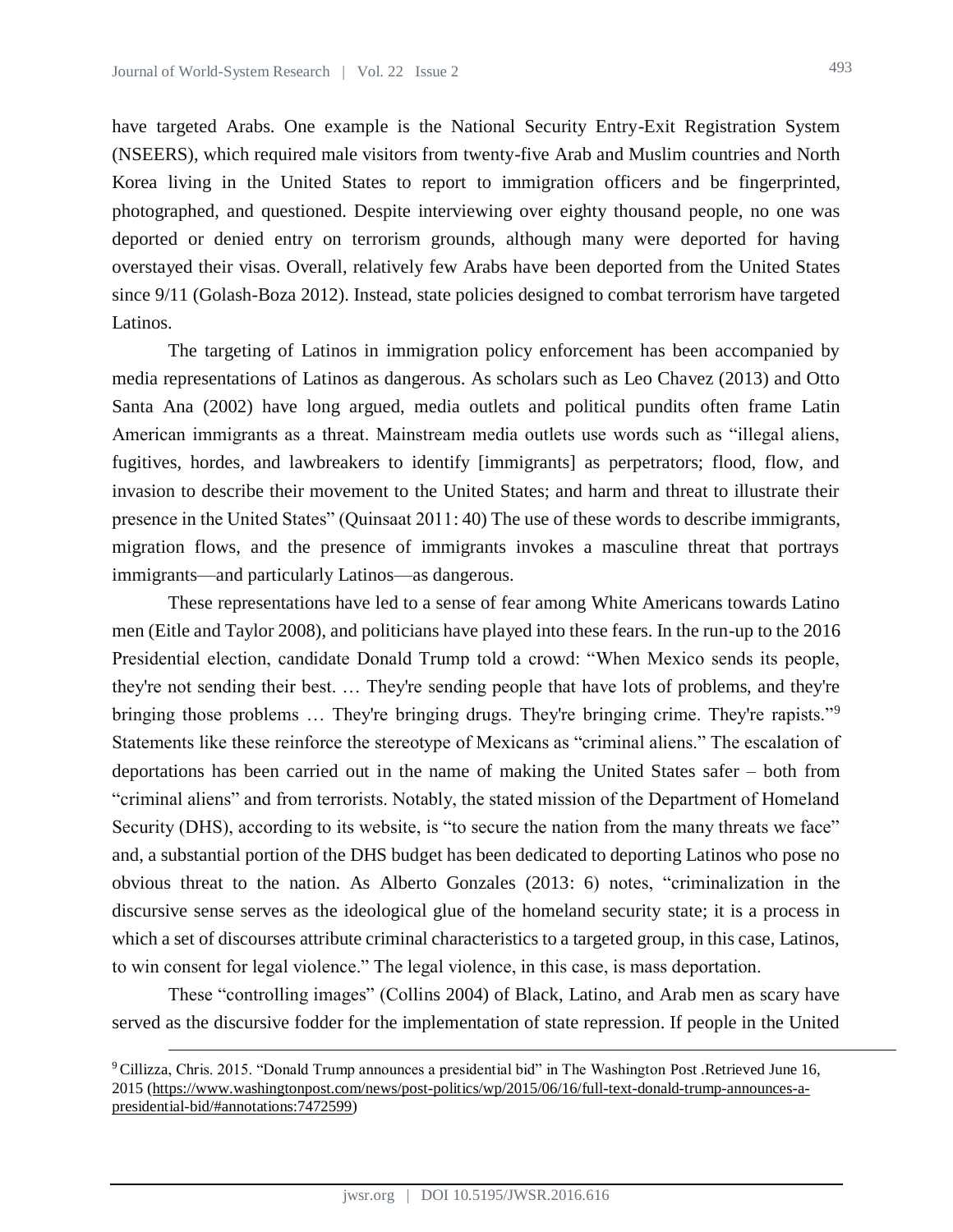States did not live in fear of terrorism and of crime, it would be more difficult for the state to justify massive spending on mass incarceration and mass deportation. It is remarkable that the state spends billions of dollars on deportation during a time of economic uncertainty. However, a look at the rise of mass incarceration in the aftermath of the oil crisis can help us to understand this apparent paradox.

#### **Crises of Capitalism**

An analysis of deportation as a tool of state repression in the context of a global economic crisis is aided by a look back at a similar analogy: the relationship between mass incarceration and the oil crisis. In the United States, the oil crisis and concomitant deindustrialization of urban areas were the precursors to the rise of mass incarceration as a tool of state repression. The global impacts of the oil crisis of the 1970s led to worldwide economic turmoil and widespread emigration. The 1970s crisis set into motion a series of global processes that led global elites to expand their sphere of influence through economic restructuring. This restructuring involved the incorporation of countries into the global economy, yet also led to mass displacement: millions of people began to leave their countries of birth in search of survival and opportunities elsewhere. The migrants deported today are often the same migrants (or their children) who were forced out of their home countries in the aftermath the 1970s oil crisis.

*The oil crisis, deindustrialization, and globalization.* After World War II, the U.S. economy grew rapidly with the production of automobiles and steel. These manufacturing jobs often paid well and came with benefits. Mostly men worked in these jobs, and many earned a family wage—an income sufficient to support their wives and children (Milkman 1997; Sugrue 2014). However, the post-World War II period did not last long. In the 1970s, capitalism began to enter one of its cyclical crises of overproduction (Robinson 2012). In the United States, the economy evolved from one with a strong manufacturing base and a solid working class to one with an hourglass economy featuring a preponderance of service sector jobs, tremendous inequality, and a decline in unionized jobs (Lee 2005). In 1954, 35% of the nation's workforce was unionized. By the early 1980s, this had dropped to 20%. And, by 2008, the unionization rate was 8% (Thompson 2010).

The crisis of capitalism in the early 1970s had two primary causes: 1) the rise of global competition in the manufacturing sector; and 2) the skyrocketing of oil prices in 1973. In Detroit, for example, competition from German and Japanese automakers combined with the increase in oil prices led manufacturers to redesign their products, outsource production, and automate parts of the production process. Outsourcing and automation led to a decrease in the number of manufacturing jobs in the United States. Between 1979 and 1985, the United States lost 10 percent of its manufacturing jobs. These losses were concentrated in certain geographical areas, thereby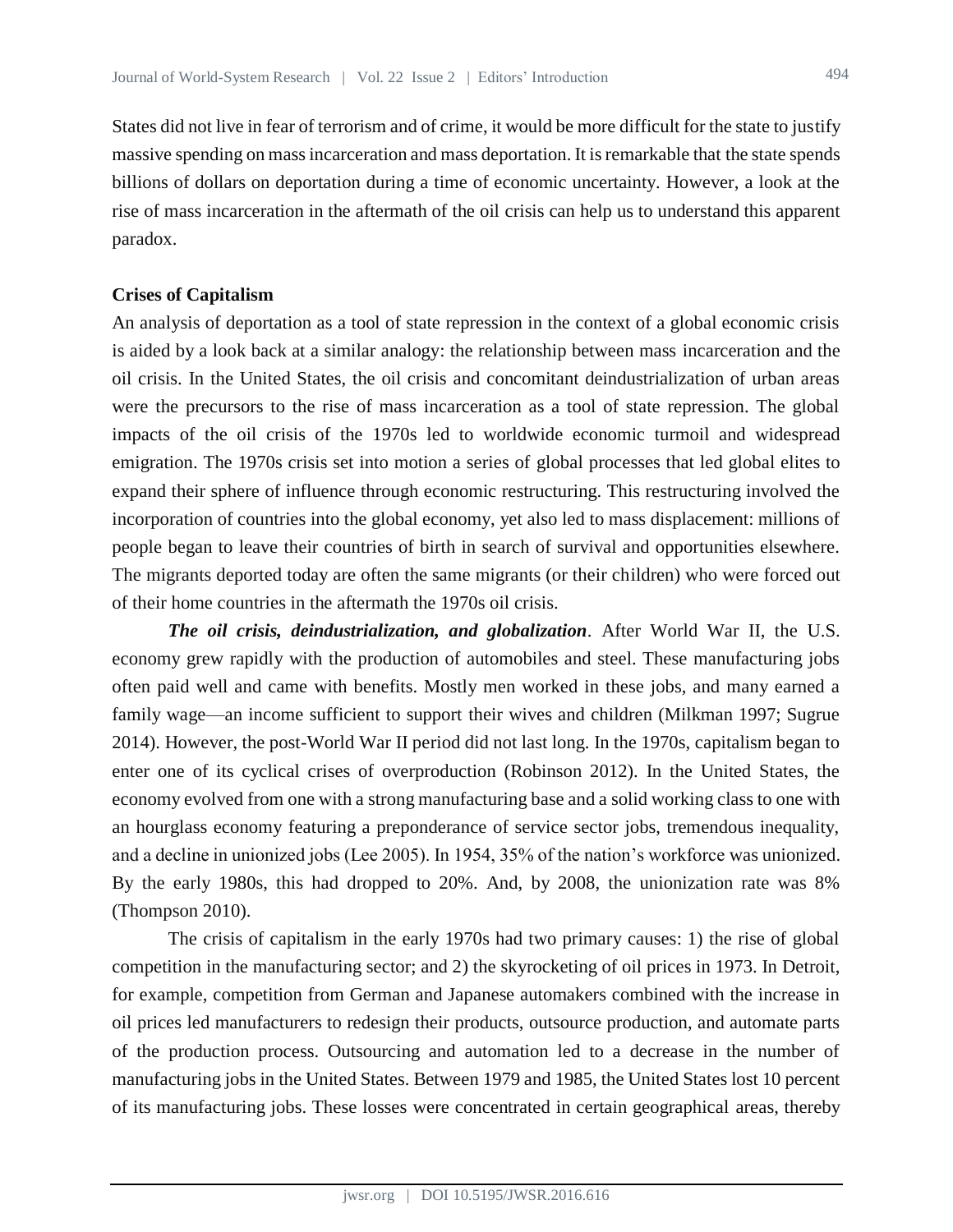amplifying their localized effects. The Midwest lost over a million jobs and the Northeast lost 800,000. By contrast, the West gained 53,000 manufacturing jobs (Sassen 1989). Detroit was one of the cities hit hardest by global economic restructuring: it lost 70 percent of its manufacturing jobs between 1969 and 1989 (Farley, Danziger and Hozer 2000).

The decision of transnational corporations to move their labor-intensive manufacturing jobs to developing countries transformed the local economies in those countries in gendered ways. Instead of providing jobs to unemployed urban males, most of these manufacturing jobs in developing countries have gone to young women—many of whom had migrated from rural areas. These new industrial zones often have high turnover rates due to difficult working conditions. Young women migrate from the countryside to work in these jobs yet often only last a few years. Instead of returning to their countryside homes after quitting or being fired, many of these women have become international migrants. The prevalence of women from developing countries entering the global economy in this fashion has led to a feminization of international migration (Sassen 1998).

Since 1990, about half of all international migrants have been women (United Nations 2016) and migrants have entered the labor force in gendered ways. In the United States, deindustrialization and the concomitant outsourcing of manufacturing led to high-income gentrification, which generated a demand for high-end goods and services that can't be mass produced (Sassen 1998). The rise of couples with both partners in high-end jobs created a new need for specialized and individualized services such as nannies and gardeners as well as specialty shops with pre-made delicacies. Many of the jobs in this sector created by high-income gentrification are highly segregated by gender and nativity—male immigrants labor outdoors in construction and gardening while women work indoors in childcare and housekeeping. The U.S. native-born men who had worked in manufacturing were often not in a position to retool themselves and take on the new service jobs. Instead, immigrants filled many of these low-paying service jobs (Boehme 2011; Louie 2001; Massey et al 2002). In 2010, immigrants made up 16 percent of the workforce, and they were over-represented in specific industries, namely construction, food services, agriculture, household employment, and hotels (Singer 2012).

*Race, gender, and deindustrialization.* The loss in manufacturing jobs translated into increases in unemployment and poverty rates, and African Americans and men were affected the most. By the end of the 1980s, over a third of all African Americans in Detroit lived in poverty, as did half of Detroit's African American children (Kodras 1997). When the economic crisis hit Detroit and other cities, White residents often fled, whereas African American residents rarely had this option. The consequence of this is that by the end of the 1980s, urban areas were much less White and much more impoverished than they had been a decade earlier. The unemployment rates of African American men in these urban areas rose to extraordinarily high rates—by 1990, only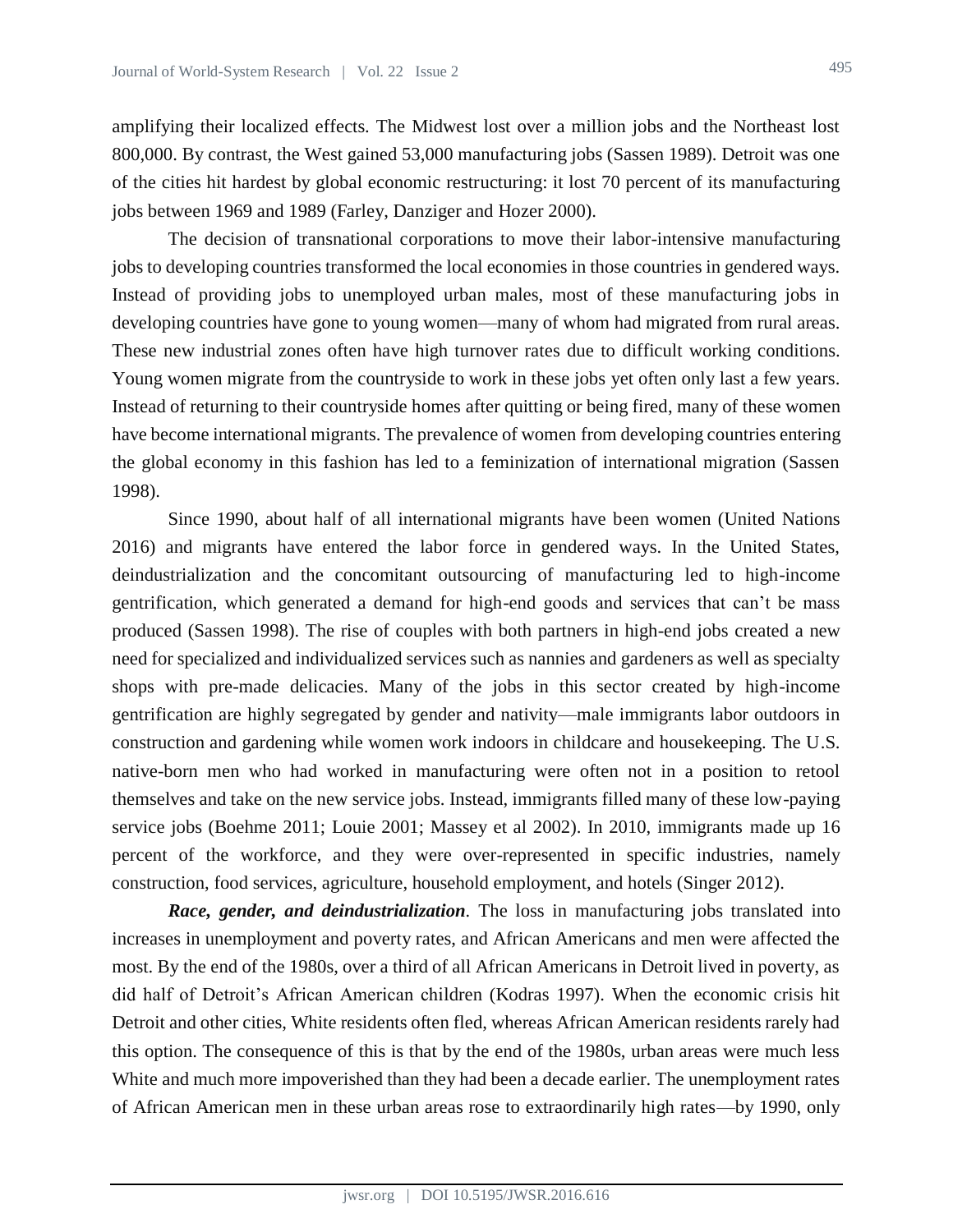37 percent of males 16 or over who lived in the Black Belt in Chicago were regularly employed (Wilson 1996).

African American men were hit hard by deindustrialization in Detroit, largely because Black men were concentrated in the sectors that experienced the greatest decline. In 1940, more than half of all employed African American men worked at the Ford Motor Company, one of the few companies willing to hire Black men and pay them a decent wage. These well-paying jobs, however, began to move from the city of Detroit in the 1950s (Sugrue 2014). By 1970, 94 percent of employed Black men in Detroit had blue-collar jobs. However, three out of four production jobs disappeared from Detroit between 1972 and 1992 (Boyle 2001). As the availability of manufacturing jobs declined, Black men began to have difficulty finding work. Whereas in 1950, 84 percent of Black men were employed, by the late 1990s, one third of Black men aged 25 to 64 were unemployed, nearly three times the rate of unemployment for White men in Detroit (Farley, Danziger and Hozer 2000).

There are three primary reasons for the prevalence of Black unemployment in Detroit: 1) the skills mismatch; 2) the spatial mismatch; and 3) racial discrimination by employers. African American men in Detroit are less likely to have the skills and education needed for the types of jobs where there has been growth such as engineering, which leads to the skills mismatch. Much of the job growth in Detroit has been in the suburbs and African American families have been excluded from buying homes in these areas, which has created the spatial mismatch. Notably, in 1990, 50 percent of employed Blacks who lived in the city of Detroit commuted to the suburbs for work. Finally, studies have shown that discrimination persists. Black applicants find it more difficult to find work even when they are qualified. One study found that although Black men and women do apply for jobs in the suburbs of Detroit, they are less likely than White men and women to be hired (Farley, Danziger and Hozer 2000).

It is worth pointing out that the "spatial mismatch" is not due to African Americans' refusal to move to White neighborhoods. Instead, as Thomas Sugrue (2014) argues, White Detroiters forced African American residents to stay in ghettoized areas by terrorizing Black families when they attempted to move into White neighborhoods in the 1940s and 1950s. As Detroit's city center was being depleted of jobs, Black families were forced to stay in these hollowed out areas due to White terror as well as state policies that excluded Black people from desirable areas of Detroit and the outlying suburbs.

*Gendered and raced effects of mass incarceration and deindustrialization.* Economic restructuring is related to mass incarceration in the United States (Gilmore 2007; Harvey 2005; Wacquant 2009). It is not coincidental that the rates of incarceration began to escalate at the same time that the rates of unemployment for Black men increased and cities across the country encountered Black rebellions. By the end of the  $20<sup>th</sup>$  century, a quarter of all Black men born in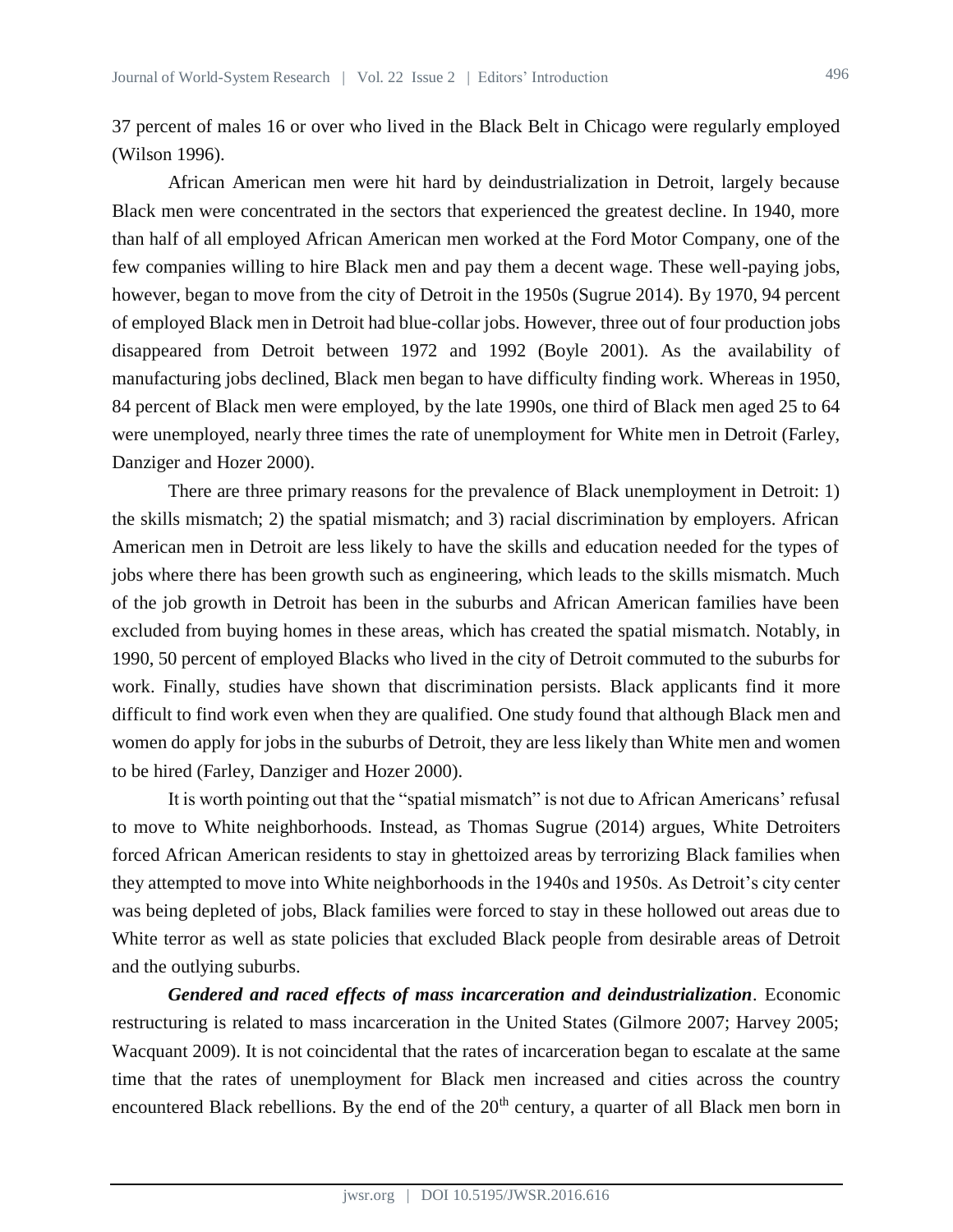the 1960s had experienced incarceration. For those Black men without a high school education, the likelihood of having experienced incarceration was about 60 percent (Pettit and Western 2004). As jobs became unavailable for Black men, prison doors opened up.

Scholars such as Loic Wacquant (2009) argue that economic restructuring made African American male high school dropouts redundant, and that incarceration is a system of social control designed to rein in these populations (Wacquant 2001). Insofar as these economic changes diminished opportunities and services for the poor, the state had to ensure that working class and poor people do not pose a threat to the rich. High unemployment alongside the state's cutbacks in social services led to dissent on the part of frustrated workers. In response, the state made calls for law and order. David Harvey (2005: 77) explains: "in the United States incarceration became a key state strategy to deal with problems arising among discarded workers and marginalized populations. The coercive arm of the state is augmented to protect corporate interests and, if necessary, to repress dissent."

The "prison fix" (Gilmore 2007: 88) has had enduring implications. Ruth Wilson Gilmore (2007) connects the prison build-up in California directly to crises of capitalism. She explains that shifts in California's political economy in the 1970s led to surpluses of financial capital, labor, and state capacity, which enabled the rise of prisons. The shifting of California's economy away from the defense industry led to a surplus of labor in urban centers. Consecutive droughts led to a surplus of idle land in the Central Valley. High interest rates created a surplus of finance capital. The confluence of these factors created the conditions of possibility for a massive prison-building project in California, in which the state prisoner population increased five times in size between 1982 and 2000, even as the crime rate declined. Similar to the rest of the United States, there were racial disparities: "African Americans and Latinos comprise two-thirds of the state's 160,000 prisoners; almost 7 percent are women of all races; 25 percent are noncitizens. … as a class, convicts are deindustrialized cities' working or workless poor." (Gilmore 2007: 7).

Although men have been the primary targets of mass incarceration, the effects of mass incarceration have rippled out into communities in gendered ways. Children are the most obvious victims of the incarceration of their parents. Megan Comfort (2007: 274) reports that "an estimated 1.1 million jail and prison inmates in the United States are parents to 2.3 million children; 90 percent of these parents are fathers." 93% of inmates are men, and half of these inmates have children (Christian and Thomas 2009). Foster and Hagan (2009: 191) present strong evidence that the imprisonment of fathers has negative causal consequences for children." They further contend that economic disadvantages are only one of many that children of the incarcerated face: children also suffer educational and emotional disadvantages when their parents are incarcerated. Women—both mothers and grandmothers—are left behind to pick up the pieces when a father is incarcerated.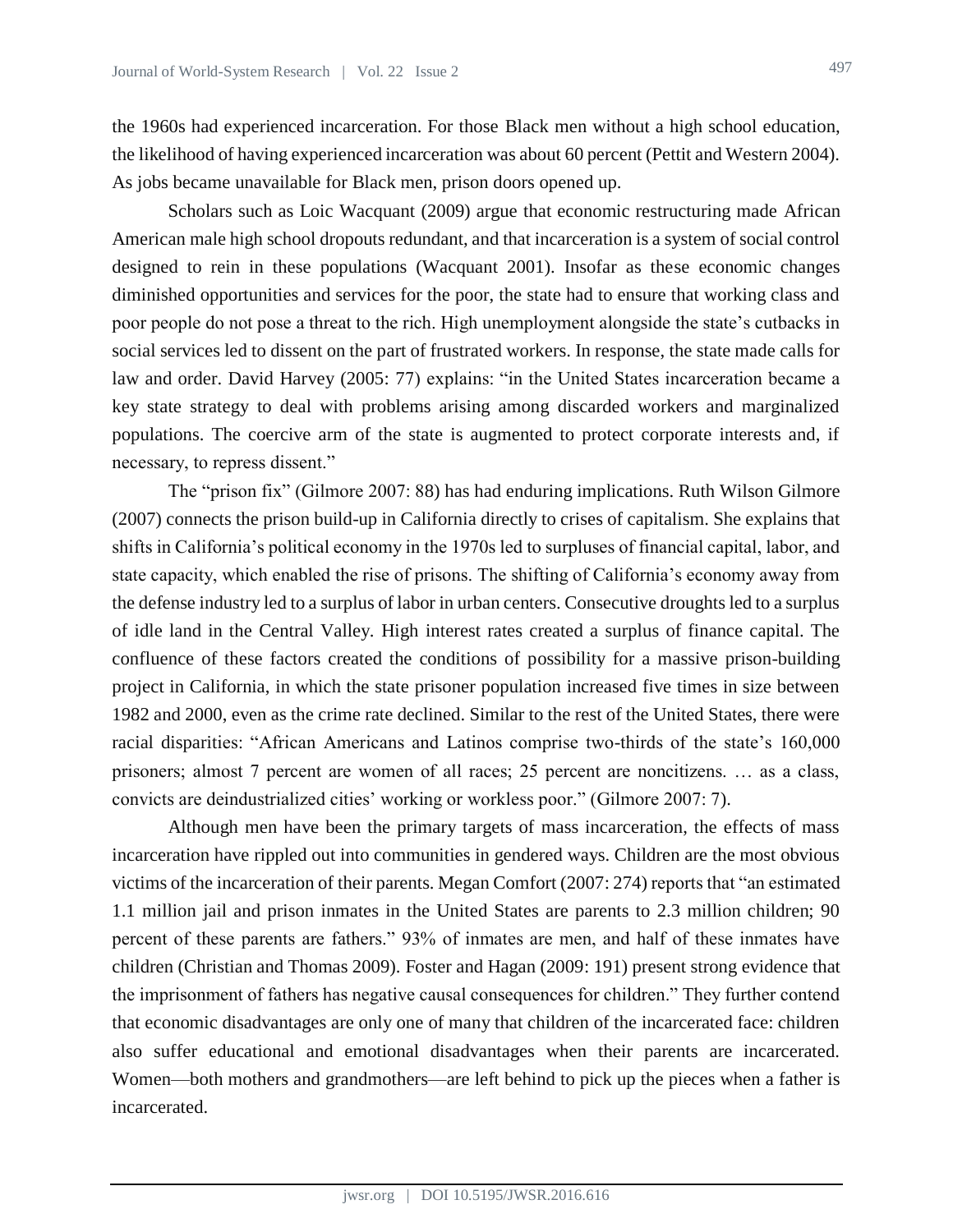We can perceive a similar pattern of gendered collateral consequences of mass deportation. Nearly all deportees are men, and about a quarter of all deportees—or 100,000 a year—are the parents of U.S. citizen children (Rosenblum and McCabe 2014) Because of this, there are over 5,000 children in foster care because their parent has been deported or detained (Applied Research Center 2011). Insofar as mostly men are deported, women are left to fend for themselves when their children's father is deported. In most cases, the deported men are no longer able to provide financially for their children after they have been deported. Scholars are just beginning to contend with the collateral consequences of deportation, yet it is clear that mass deportation has gendered and racialized consequences.

*The Great Recession and mass deportation.* Scholars of global capitalism argue that the current crisis is a new one—and that it was caused by the transnational capitalist class having reached its limits (Robinson 2014; Sassen 2014). In recent years, it has become apparent that there is little room for global capital to expand: nearly all corners of the globe have been incorporated into global capitalism (Robinson 2012; 2014; Sassen 2014). The 1970s crisis led to expansion due to global competition and deindustrialization, and the more recent crisis is a consequence of this expansion having reached new limits. In the early twenty-first century, with little room to create new markets, the "transnational capitalist class" turned to "fictitious capital—that is, money thrown into circulation without any base in commodities or in productive activity" (Robinson 2012: 183). Investors and speculators began to make securities, pensions, and debts "tradeable," and therefore a potential source of profit. These financial activities led to a collapse of the U.S. financial markets in 2008, and this collapse was at the core of the most recent crisis of global capitalism. The response of the U.S. government has been to bail out the financial industry and to enhance repression. Mass deportation is one example of the repressive response to the latest economic crisis.

Just as the rise of mass incarceration can be linked to deindustrialization processes that gutted primarily Black neighborhoods in urban areas, the rise of mass deportation can be linked to the global economic crisis. There was a consistent rise in the number of deportations with the passage of the 1996 laws. However, in 2008, in the aftermath of the economic crisis, we witnessed a shift towards more interior enforcement of immigration laws. According to a report published by the Migration Policy Institute in 2014, in 2003, when the DHS was created, there were 30,000 interior removals. By 2008, there were 140,000 interior removals, and they reached a peak (188,000 annual removals) in 2011 (Rosenblum and McCabe 2014). A removal is a deportation that involves a court process, while an interior removal is a deportation that involves a person who is arrested inside the United States and is not a recent border-crosser. Just as there was a shift towards more interior removals, there was also an increase in ICE apprehensions.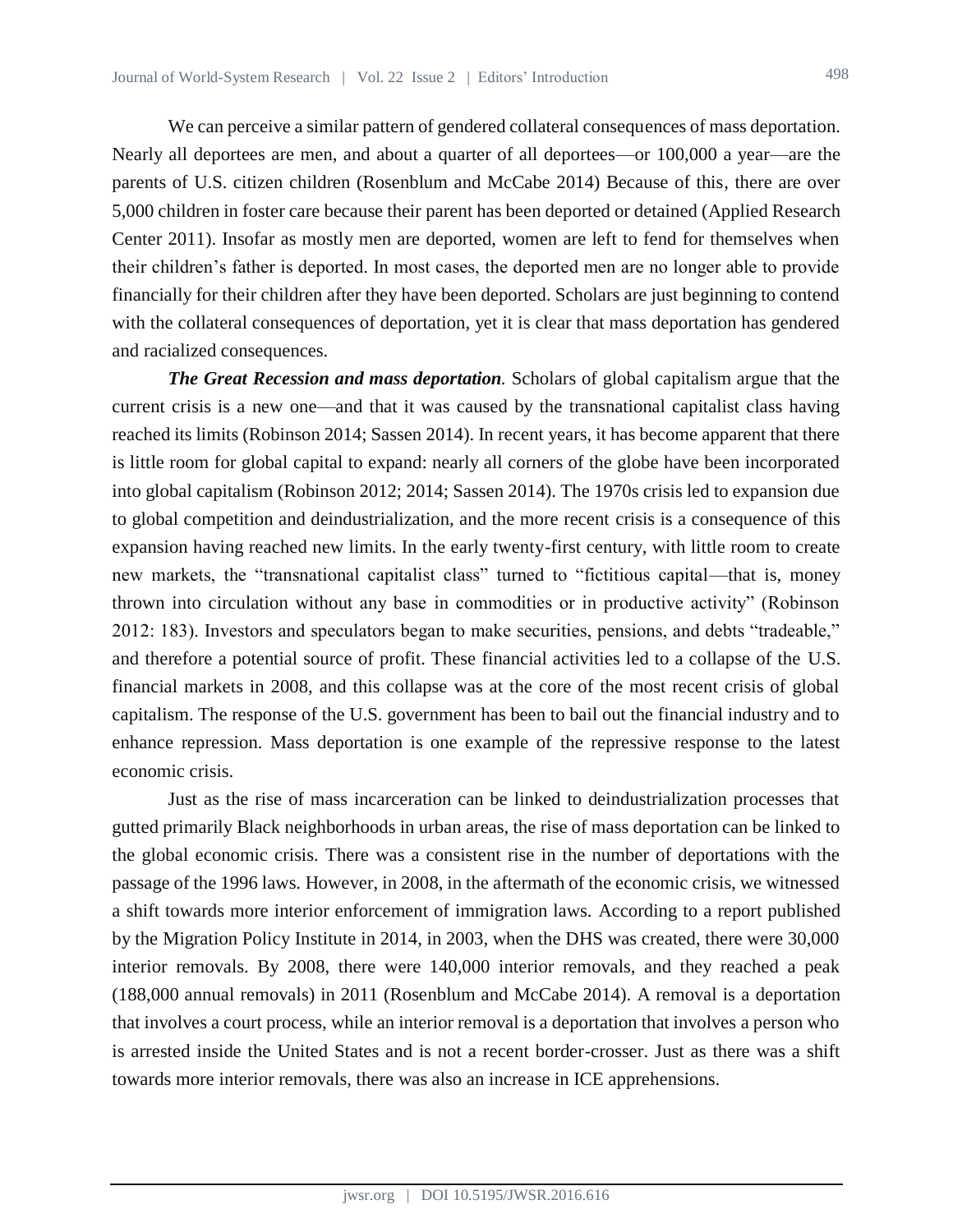With the slowdown in employment during the Great Recession, fewer immigrants were attempting to enter the United States—and thus there were fewer border apprehensions. Immigration law enforcement officers in two branches of the Department of Homeland Security (DHS) carry out deportations: Customs and Border Patrol (CBP) and Immigration and Customs Enforcement (ICE). CBP is only authorized to work up to 100 air miles from the border; most interior enforcement falls to ICE. Over the past decade, we have witnessed a shift towards ICE apprehensions. In 2002, interior apprehensions accounted for 10 percent of all DHS apprehensions. By 2011, that figure was nearly 50 percent. Notably, as Figure 4 makes clear, there was a clear rise in interior apprehensions in 2008. This shift from 83,969 ICE apprehensions in 2007 to 319,934 ICE apprehensions in 2008 is a consequence of the implementation of the Secure Communities Program and the consequent rise in interior enforcement. Figure 4 displays these trends.



**Figure 4: Immigration and Customs Enforcement (ICE) versus Customs and Border Patrol (CBP)** 

Source: Department of Homeland Security, Office of Immigration Statistics

<sup>&</sup>lt;sup>10</sup> Department of Homeland Security. (2014). "Aliens apprehended by Program and Border Patrol Sector, Investigations Special Agent in Charge (Sac) Jurisdiction, and Area of Responsibility: Fiscal Years 2004 to 2013". Retrieved date 2/26/16 (https://www.dhs.gov/sites/default/files/publications/table35\_5.xls)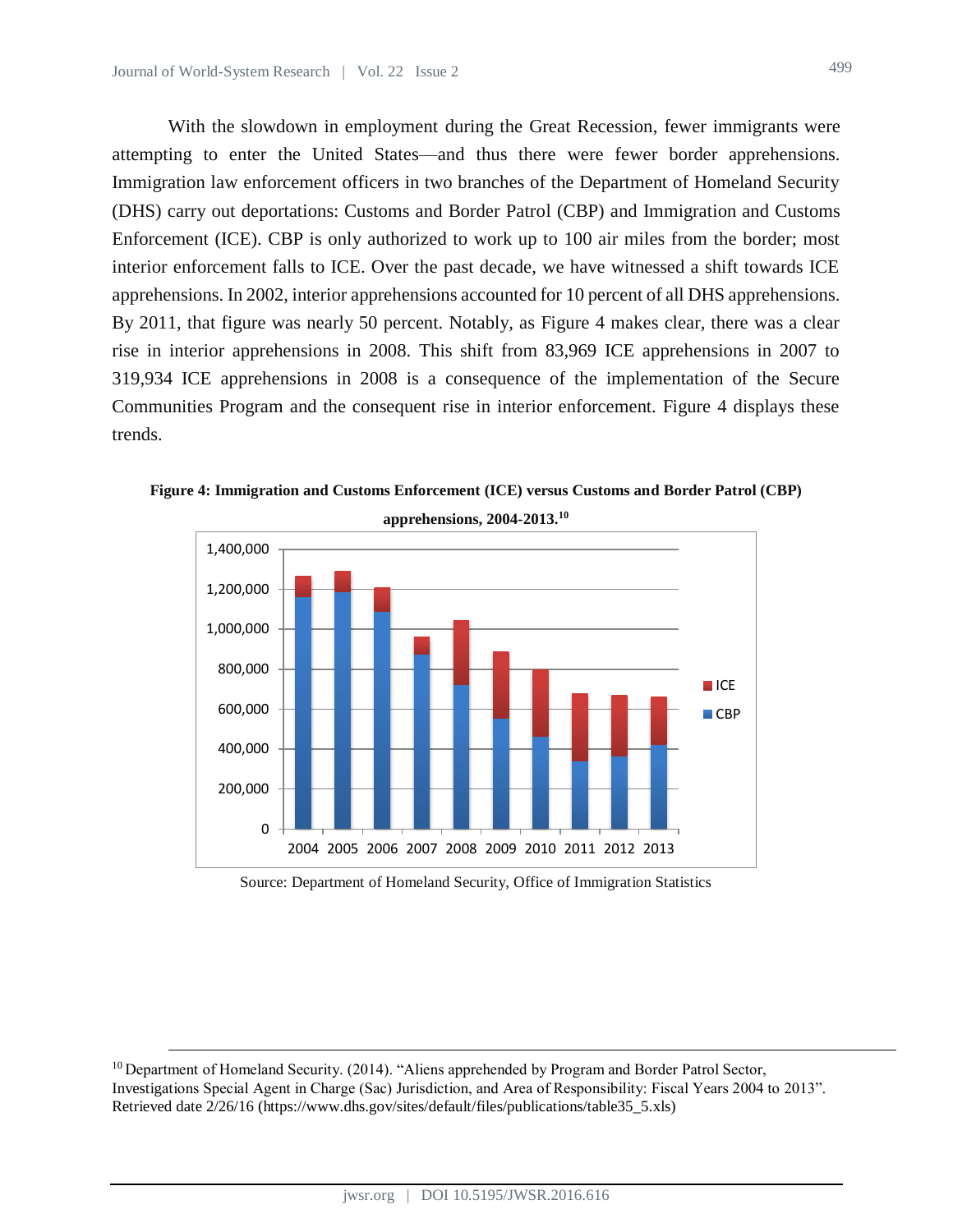The Secure Communities Program has been decried by immigrant rights organizations for stoking fear in immigrant communities. Its implementation in 2008, at the height of the Great Recession, makes it clear that Secure Communities is a clear example of heightened state repression in a time of economic crisis.

One other piece of evidence that supports the argument that there is a connection between the mass deportation of Latino men and the economic crisis is that undocumented Latino men are concentrated in the construction sector and this sector contracted greatly during the Great Recession. Between 2007 and 2009, the United States lost 1.5 million construction jobs, representing a 20 percent drop.<sup>11</sup> The contraction of the construction sector led to a surplus of Latino male labor. The buildup of immigration enforcement with the 1996 laws and the 2003 creation of the Department of Homeland Security led to a surplus of state capacity in the realm of immigration law enforcement at a time when fewer migrants were attempting to enter the United States. These surpluses in turn created the conditions of possibility for the enhancement in the interior enforcement of immigration laws. It is worth noting that interior removals and ICE apprehensions appear to have leveled off since 2013. It is too early to draw conclusions with regard to this trend, but the Bureau of Labor Statistics (BLS) has also reported that unemployment has also decreased of late.

#### **Corporate Profit**

 $\overline{a}$ 

It is difficult to substantiate the claim that corporate profit is the primary reason for mass incarceration or mass deportation. However, it is clear that certain sectors bring in enormous profits from mass incarceration and mass deportation, both through prison labor and private prisons and detention centers. It is also clear that corporations have spent millions of dollars lobbying for legislation that would enhance their profits.

In 1979, a series of laws were passed that reduced or eliminated New Deal-era restrictions on the sale of prison-made goods and the use of prison labor. By the end of the  $20<sup>th</sup>$  century, over 80,000 inmates were working and earning between 25 cents and \$7 an hour for their labor. Although prison laborers make up a small portion of the overall workforce, the employment of prisoners does have important localized effects. For example, Lockhart Technologies closed its circuit board factory in Austin, Texas once it realized it was cheaper to have prisoners perform the labor. In another example, a hospital in Eugene, Oregon moved all of its linen service to a prison laundry. The use of prison labor has served the interest of particular corporations and has negatively affected the lives of free-world workers (Thompson 2010).

<sup>11</sup> Hadi, Adam. "Construction employment peaks before the recession and falls sharply throughout it." *Monthly Labor Review* 134(4): 24-27.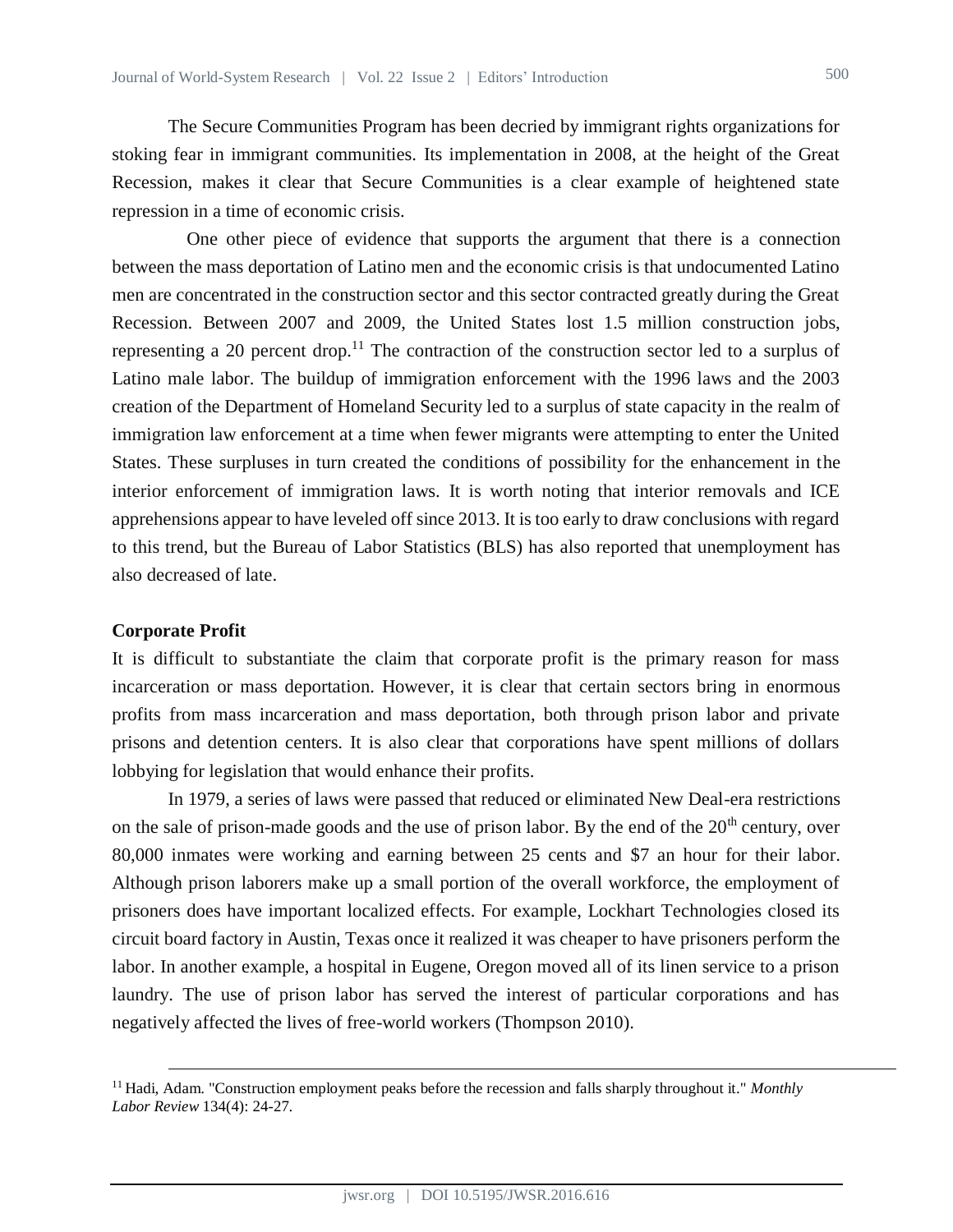Whereas some industries have profited from the use of prison labor, private prison companies have profited directly from prisons themselves. The Corrections Corporation of America (CCA) was awarded its first government contract in 1984. During the 1990s, CCA began to see substantial profits. CCA was doing so well that, at the end of the twentieth century, the company began to build speculative prisons—"excess prison space for inmates who did not yet exist" (Wood 2007: 232)—with the expectation that the prison population would continue to grow. At the beginning of the twenty-first century, however, rates of incarceration leveled off, and CCA faced serious problems. Its stock values fell from \$44 in 1998 to a mere 18 cents in December 2000. By 2001, CCA had 8,500 empty beds and was over a billion dollars in debt (Wood 2007). Because states had cut back funding for prisons, CCA looked to the federal government. Its federal lobbying expenses increased from \$410,000 in 2000 to \$3 million in 2004, and these efforts appear to have paid off. Not only has CCA been awarded lucrative federal contracts in recent years to build new prisons, but the government has increased its rate of immigrant detention, leaving no doubt that newly built prisons could be kept full.

The imprisonment of immigrant detainees is another area of overlap between mass incarceration and mass deportation. In 2009, Congress passed a bill that included a "detention bed mandate." This mandate requires immigration detention facilities to fill 34,000 beds each day with non-citizens who are either awaiting deportation or awaiting an immigration hearing. In 2009, 49 percent of ICE immigration beds in the United States were in private detention facilities. After the implementation of the quota, this percentage went up to 62 percent (Carson and Diaz 2015). Whereas private prisons make up only a small fraction of the prison sector, private immigration detention facilities account for a majority of these facilities. This fact is due in no small part to private prison lobbying.

Between 2008 and 2014, CCA spent \$10 million dollars on lobbying related to immigration detention and immigration reform. This lobbying paid off, as their annual profits increased from \$133 million to \$195 million during that time (Carson and Diaz 2015). The private prison sector was able to grow as a business during the prison boom. As prison expansion leveled off in the late 20<sup>th</sup> century, these companies set their sights on the immigration detention business, and this move has been extremely profitable for companies like CCA.

Whereas the United States will eventually free most of its U.S. citizen prisoners, it banishes non-citizen deportees typically for life. This keeps them from competing for scarce jobs or for public aid. However, deportees continue to exist in their countries of origin. Unable to stop this flow of deportees, countries have responded by finding ways in which deportees can serve another purpose. In many cases, deportees serve as convenient scapegoats for rising crime. Instead of blaming crime on years of repression, on tremendous inequality or on poverty (conditions often created by the global economic restructuring itself), it is easier for the government to blame crime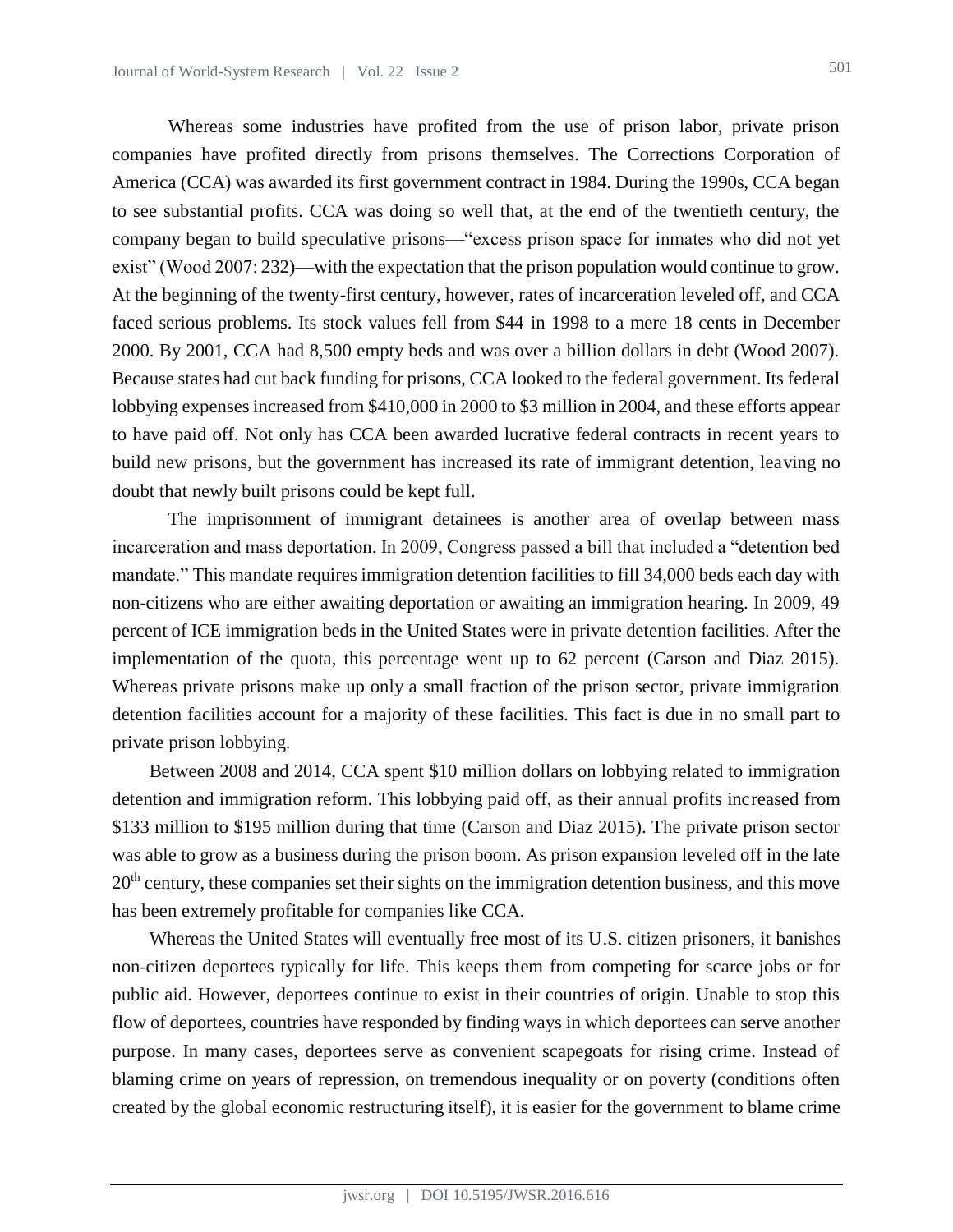on deportees—expendable, stigmatized subjects. This can be seen happening in Jamaica, the Dominican Republic, and Central America (Brotherton and Barrios 2011; Headley et al 2005; Coutin 2010; Gonzalez 2013).

In Jamaica and the Dominican Republic, media outlets and government officials blame the rising crime wave on deportees (Headley et al 2005; Brotherton and Barrios 2011). In El Salvador and Honduras, a similar trend can be seen with the blame placed primarily on deportation for the proliferation of gangs. In these and other countries, deportees have become a convenient scapegoat for longstanding public safety problems (Coutin 2010; Gonzalez 2013). There is no concrete evidence that links deportation to crime waves in these countries, yet deportees are targets to blame (Golash-Boza 2015; Headley et al 2005).

Deportees also serve as ideal laborers for transnational call centers since deportees are bilingual and bicultural, and they have very few options for survival. Call centers in Guatemala and the Dominican Republic are replete with deportees. They answer phone calls from people located in the United States, often earning only US\$100 a week. The proliferation of call centers in Latin America is part of a growing trend towards outsourcing jobs in the manufacturing and service sectors to cheaper locations. Under global capitalism, the race to the bottom means companies can search around the globe for the most exploitable labor.

In Latin America, deportees are often an ideal labor force in call centers. Having lived in the United States, they speak English and are familiar with U.S. culture, and their cultural competence is an asset in these call centers since the majority of callers are from the United States. In addition, these deportees have limited choices in the labor market. For example, the state of Baja California has about 35 call centers that employ 10,000 people—nearly half of them are deportees.<sup>12</sup> Overall in Mexico, the call center sector doubled between 2005 and 2010, making it a \$6 billion industry.<sup>13</sup> Similarly, the bilingual call center sector is projected to double in the Dominican Republic - mostly due to the arrival of bilingual deportees.<sup>14</sup> Only a small fraction of deportees end up working in call centers. Most deportees don't have the required skill set. However, with five million deportations since 1997, a small percentage of deportees with this skill set has been sufficient to fuel the growth of this industry.

**<sup>12</sup>**Spagat[, Elliot a](http://bigstory.ap.org/author/elliot-spagat)nd [Omar Millan.](http://bigstory.ap.org/author/omar-millan) 2014. "Deported Mexicans find new life at call centers" in [The Big Story -](https://www.google.com/url?sa=t&rct=j&q=&esrc=s&source=web&cd=1&cad=rja&uact=8&ved=0ahUKEwiCpMS21JnLAhVO4mMKHX7ZDZYQFggcMAA&url=http%3A%2F%2Fbigstory.ap.org%2F&usg=AFQjCNEQ6m4mhsBwMqGCWzYAEI9W3o08JA&sig2=zu8sW8NQOdiSiM4gAfbXcQ&bvm=bv.115339255,d.cGc) [Associated Press.](https://www.google.com/url?sa=t&rct=j&q=&esrc=s&source=web&cd=1&cad=rja&uact=8&ved=0ahUKEwiCpMS21JnLAhVO4mMKHX7ZDZYQFggcMAA&url=http%3A%2F%2Fbigstory.ap.org%2F&usg=AFQjCNEQ6m4mhsBwMqGCWzYAEI9W3o08JA&sig2=zu8sW8NQOdiSiM4gAfbXcQ&bvm=bv.115339255,d.cGc) Retrieved date 2/29/16 [http://bigstory.ap.org/article/deported-mexicans-find-new-life-call-centers\)](http://bigstory.ap.org/article/deported-mexicans-find-new-life-call-centers))

<sup>&</sup>lt;sup>13</sup> Freed Wessler, Seth. 2014. "Call centers: Returning to Mexico but sounding American" in Al Jazeera America News Retrieved date 2/29/16 [\(http://america.aljazeera.com/features/2014/3/mexico-s-call-centers.html](http://america.aljazeera.com/features/2014/3/mexico-s-call-centers.html))

<sup>&</sup>lt;sup>14</sup> "BPO Brief: Expect Aggressive Growth in the Dominican Republic" Nearshore industries 2/29/12

Retrieved date 2/29/16 [http://www.nearshoreamericas.com/bpo-industry-expect-years-aggressive-growth](http://www.nearshoreamericas.com/bpo-industry-expect-years-aggressive-growth-dominican-republic/)[dominican-republic/](http://www.nearshoreamericas.com/bpo-industry-expect-years-aggressive-growth-dominican-republic/)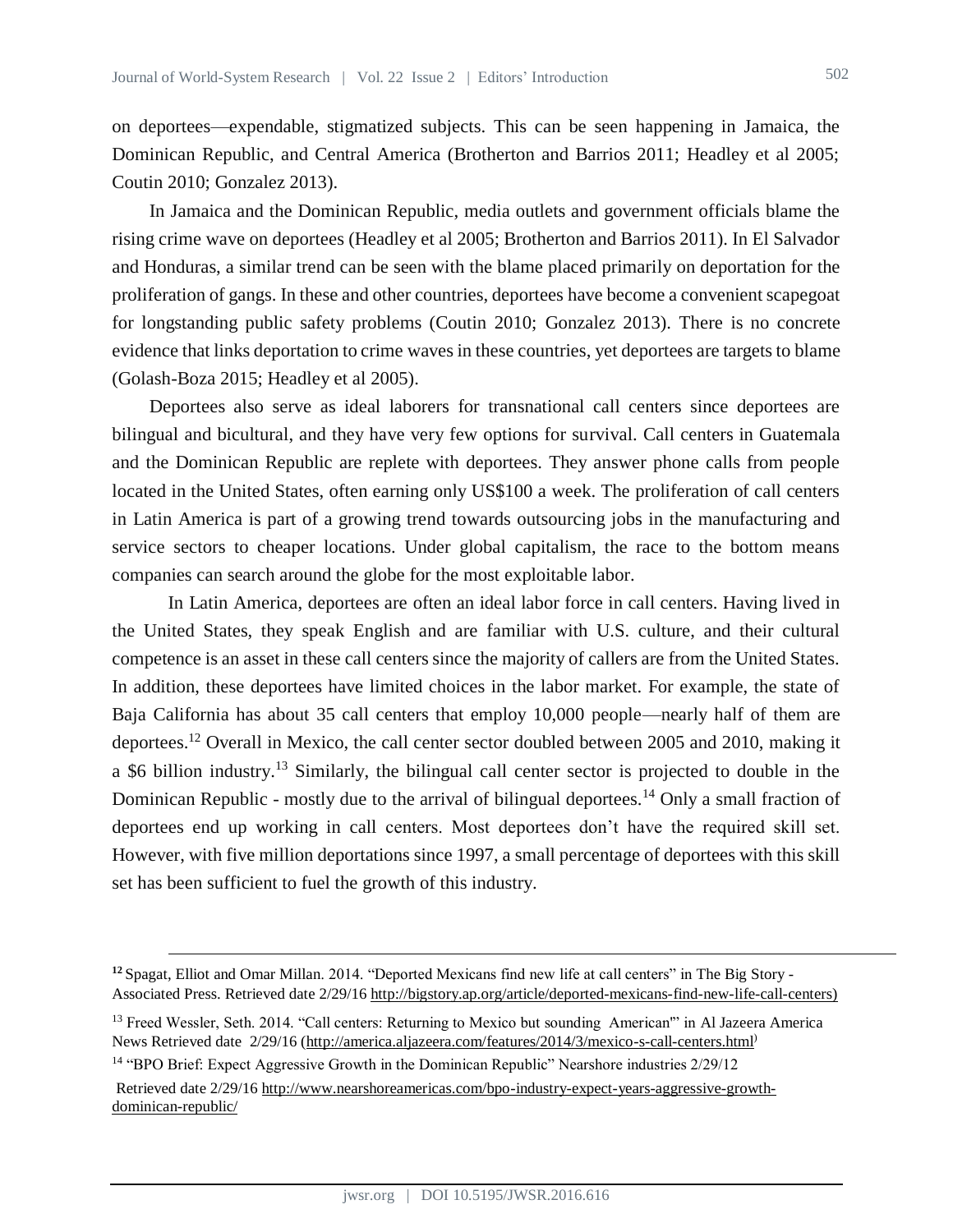## **Conclusion**

An understanding of why mass deportation is happening now and why it targets Black and Latino men requires bringing two fields into conversation that often talk past one another: studies of the political economy of global capitalism and studies of mass incarceration in the United States. Research on global capitalism helps us to understand the global nature of the current crisis and the repressive state response to it. Research on mass incarceration sheds light on how the economic crisis affects people in inner cities as well as how and why Black and Latino men are targeted. When we look at the issues *writ large*, it becomes clear how they are all connected, and provides a more comprehensive explanation for why we are seeing unprecedented numbers of deportations. An understanding of mass deportation requires a consideration of the political economy of racialized and gendered state repression.

This analysis of the political economy of racialized and gendered state repression renders it evident that studies of mass deportation and mass incarceration need to take into account global economic trends, corporate interests, and racialized and gendered discourses that attempt to justify this repression. The use of extreme force by the state is seldom exercised against the most powerful sectors of society. Politicians, the media, corporations, and government bureaucrats have found ways to manipulate state power and use it to further marginalize the marginalized. They are able to do this by relying on a gendered and raced politics of fear that resonates with popular stereotypes about Black criminals, Arab terrorists and Latino criminal aliens. Once these strategies are made clear, it is easier for scholars to challenge these depictions as well as the state policies on which they are based.

I'd like to end this article, with two observations, one theoretical, and one empirical. First, a theoretical note: to arrive at the conclusions set forth in this article, this article has engaged at least three areas of inquiry: critical race theory, feminist theory, and world systems theory. This intersectional analysis moves us beyond a consideration of race, class, and gender as embodied identities and towards a systemic intersectional analysis. I hope that this piece pushes scholars in these three areas to collaborate and develop new ways to incorporate analyses of racism, capitalism, and patriarchy to develop more complex sociological understandings of society.

My final observation is empirical: at the time of this writing in the summer of 2016, both mass incarceration and mass deportation appear to be leveling off. Nevertheless, the state capacity for repression is not being contested in any substantial way. DHS continues to have a budget of \$60 billion and oversees a broad complex of cages. One key difference between immigration detention and criminal incarceration is that detention was built up in large part based on privately owned capacity. DHS could draw down its capacity for 34,000 detainees a day to 15,000 simply by cancelling all contracts with private prisons and repealing the detention bed mandate. Of course, a daily average of 15,000 detainees would still be a historic high.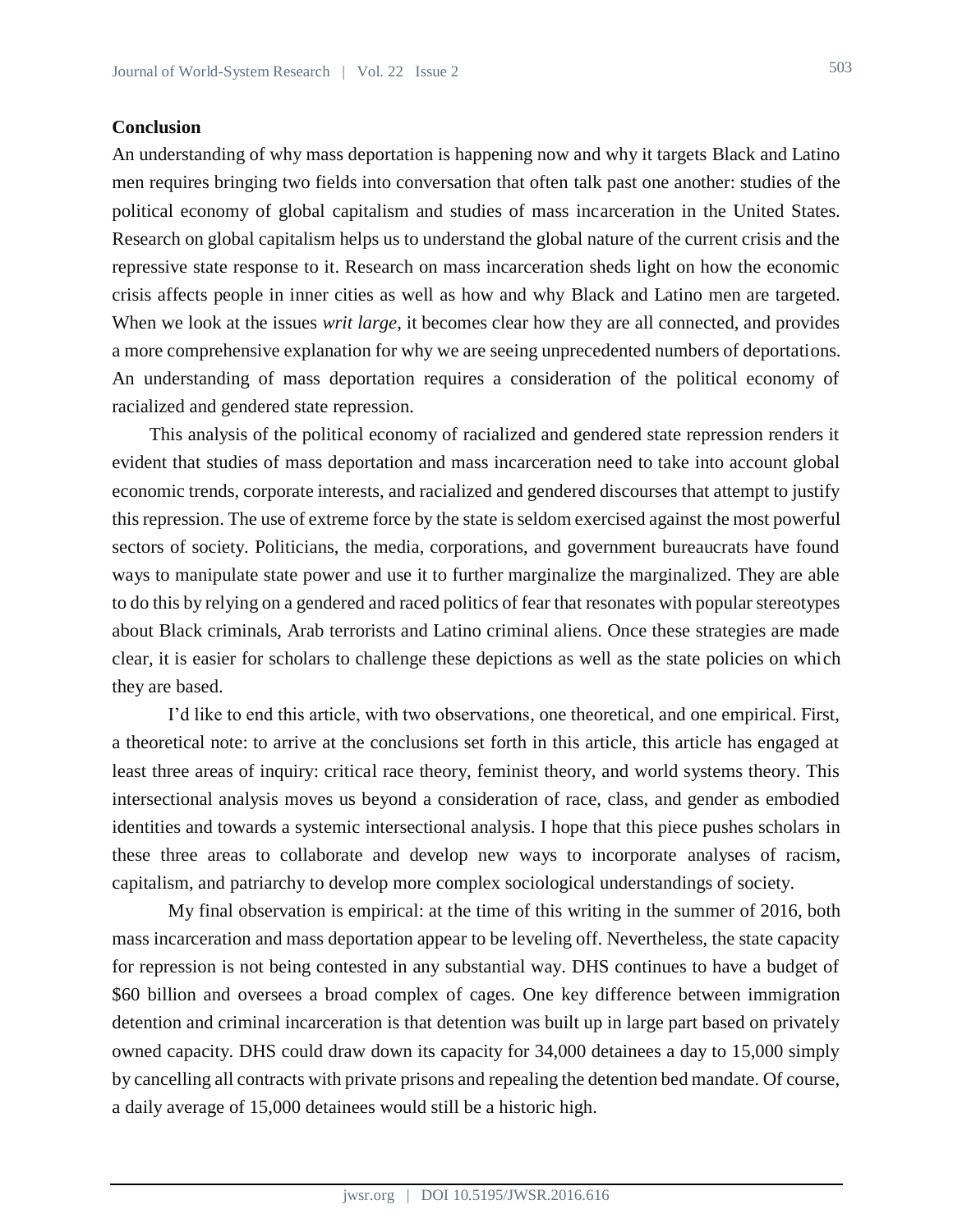In contrast to detention, the state capacity for criminal incarceration is much more entrenched. Despite this, there are still possibilities for a reduction in the number of prisoners. In California, state prisons have been as high as double their capacity. We could substantially reduce the prison population in California by eliminating prison overcrowding. Closing prisons is also not out of the question: in New York, Governor Andrew Cuomo has closed thirteen prisons, and plans to close more.<sup>15</sup> As these changes take place, it will be critical for scholars of race, gender, and political economy to pay attention and call for an end to these repressive state practices.

## **About the Author**

Tanya Golash-Boza is a Professor of Sociology at the University of California, Merced. Her most recent book is *Deported: Immigrant Policing, Disposable Labor and Global Capitalism* (New York University Press, 2015).

# **Disclosure Statement**

 $\overline{a}$ 

Any conflicts of interest are reported in the acknowledgments section of the article's text. Otherwise, authors have indicated that they have no conflict of interests upon submission of their article to the journal.

### **References**

Alexander, Michelle. 2010. *The New Jim Crow: Mass Incarceration in the Age of Colorblindness*. New York: New Press.

Anderson, Bridget, Matthew J. Gibney, and Emanuela Paoletti. 2013. *The Social, Political, and Historical Contours of Deportation*. New York: Springer.

Applied Research Center, 2011. "Shattered Families: The Perilous Intersection of Immigration Enforcement and the Child Welfare System," November. Online at:

<sup>&</sup>lt;sup>15</sup> Man Brian, 2016 "Governor Cuomo says he will close more state prisons" in North Country Public Radio.. Retrieved Jan 11, 2016. (http://www.northcountrypublicradio.org/news/story/30633/20160111/governor-cuomosays-he-will-close-more-state-prisons)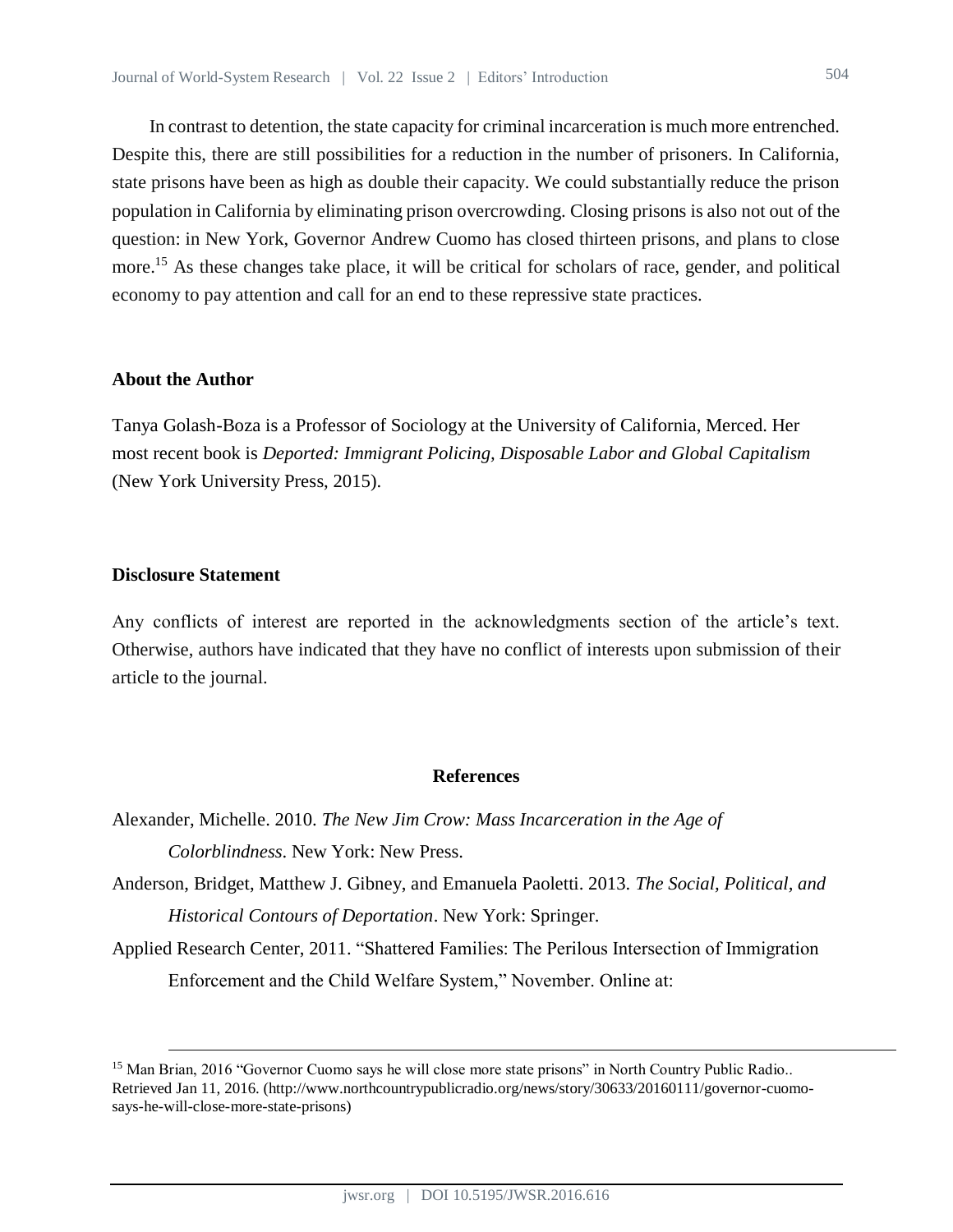<https://www.raceforward.org/research/reports/shattered-families> Retrieved March 22, 2016.

- Armenta, Amada. 2012. "From Sheriff's Deputies to Immigration Officers: Screening Immigrant Status in a Tennessee Jail." *Law and Policy* 34(2): 191-210
- Bloch, Alice, and Liza Schuster. 2005. "At the Extremes of Exclusion: Deportation, Detention and Dispersal." *Ethnic and Racial Studies* 28(3): 491–512.
- Boehme, Eric. 2011. "Recession and the Risks of Illegality: Governing the Undocumented in the United States." *New Political Science* 33(4): 541–554.
- Bosworth, Mary. 2011. "Deportation, Detention and Foreign-national Prisoners in England and Wales." *Citizenship Studies* 15(5): 583–595.
- Boyle, Kevin. 2001. "The Ruins of Detroit: Exploring the urban crisis in the motor city." *The Michigan Historical Review* 27(1): 109-127.
- Brotherton, David, and Luis Barrios. 2011. *Banished to the Homeland: Dominican Deportees and Their Stories of Exile*. New York: Columbia University Press.
- Carson, Bethany and Eleana Diaz. 2015. "Payoff: How Congress Ensures Private Prison Profit with an Immigration Detention Quota" Grassroots Leadership. Retrieved Accessed August 17, 2015.

[\(http://www.immigrantjustice.org/sites/immigrantjustice.org/files/GrassrootsLeadershipB](http://www.immigrantjustice.org/sites/immigrantjustice.org/files/GrassrootsLeadershipBedQuota2015.pdf) [edQuota2015.pdf\)](http://www.immigrantjustice.org/sites/immigrantjustice.org/files/GrassrootsLeadershipBedQuota2015.pdf)

- Chavez, Leo. 2013. *The Latino Threat: Constructing Immigrants, Citizens, and the Nation.* Palo Alto, CA: Stanford University Press.
- Christian, Johnna, and Shenique S. Thomas. (2009) "Examining the Intersections of Race, Gender, and Mass Imprisonment" Journal *of Ethnicity in Criminal Justice* 7 (1): 69-84.
- Coleman, Matthew. 2012. "The "Local" Migration State: The Site-Specific Devolution of Immigration Enforcement in the U.S. South." *Law and Policy* 34(2): 159-190.

Collins, Patricia Hill. 2004. *Black Sexual Politics* Routledge: New York.

- Collyer, Michael. 2012. "Deportation and the Micropolitics of Exclusion: The Rise of Removals from the UK to Sri Lanka." *Geopolitics* 17(2): 276–292.
- Comfort, Megan. 2007. "Punishment Beyond the Legal Offender." *Annual Review of Law and Social Science* 3(1): 271–296. doi:10.1146/annurev.lawsocsci.3.081806.112829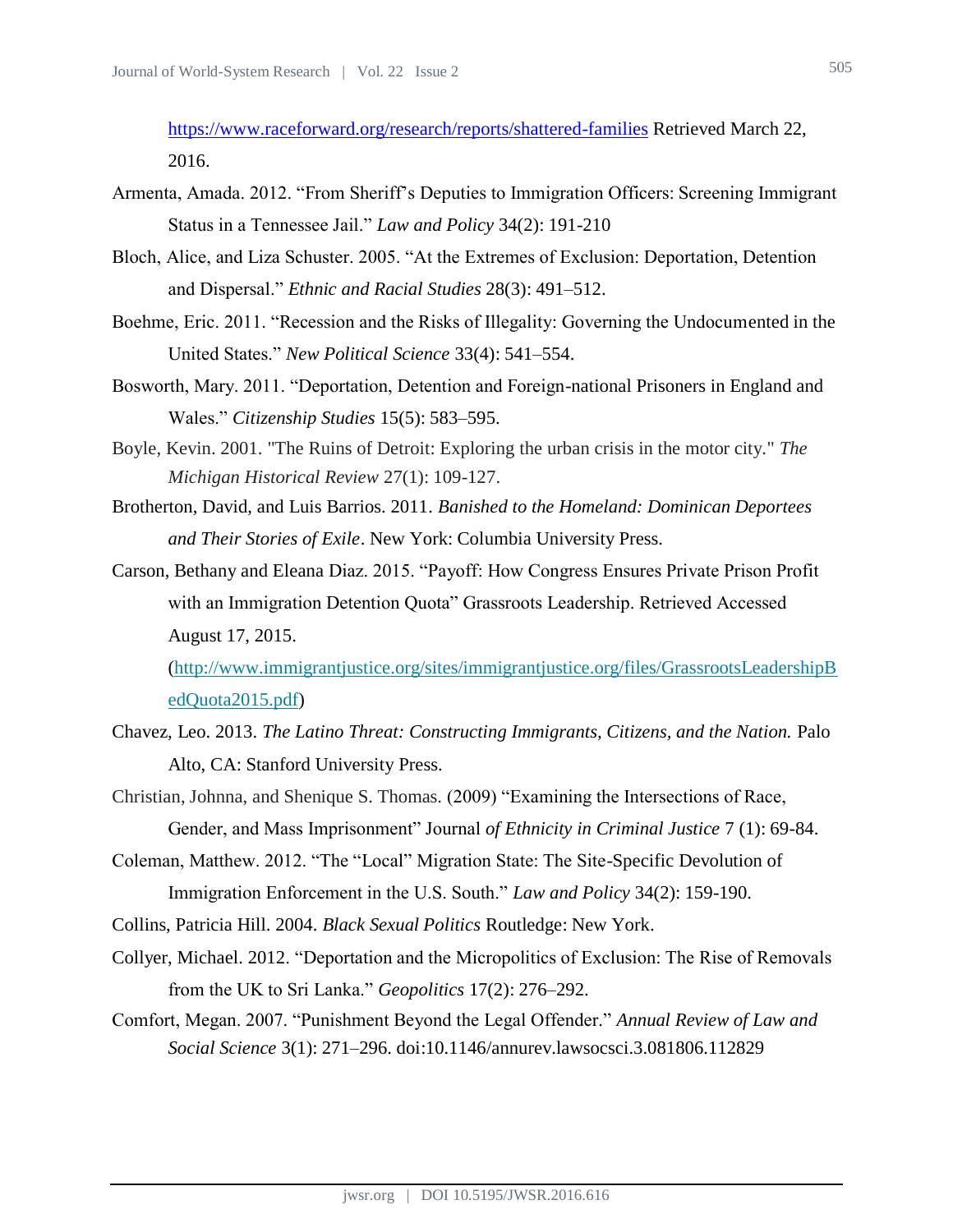- Coutin, Susan B. 2010. "Confined Within: National Territories as Zones of Confinement." *Political Geography* 29(4): 200-208.
- De Genova, Nicholas. 2005. *Working the Boundaries: Race, Space, and "Illegality" in Mexican Chicago.* Durham, N.C.: Duke University Press.
- Eitle, David, and John Taylor. 2008. "Are Hispanics the new 'Threat'? Minority group threat and fear of crime in Miami-Dade County." *Social science research* 37(4): 1102-1115.
- Farley, Reynolds, Sheldon Danziger, and Harry J. Holzer. 2000. *Detroit divided*. New York: Russell Sage Foundation.
- Foster, Holly, and John Hagan. "The mass incarceration of parents in America: Issues of race/ethnicity, collateral damage to children, and prisoner reentry." *The ANNALS of the American Academy of Political and Social Science* 623(1): 179-194.
- Fragomen, Austin T. 1997. "The Illegal Immigration Reform and Immigrant Responsibility Act of 1996: An Overview." *International Migration Review* 31(2): 438-460.
- Gibney, Matthew J. 2008. "Asylum and the Expansion of Deportation in the United Kingdom." *Government and Opposition* 43(2): 146–167.
- Gilmore, Ruth. 2007. *Golden Gulag: Prisons, Surplus, Crisis and Opposition in Globalizing California.* Berkeley: University of California Press.
- Golash-Boza, Tanya. 2012. *Immigration Nation: Raids, Detentions and Deportations in Post-911 America.* Boulder, CO: Paradigm Publishers.
	- \_\_\_\_\_\_. 2015. *Deported: Immigrant Policing, Disposable Labor and Global Capitalism* New York University Press: New York.
- Golash-Boza, Tanya, and Pierrette Hondagneu-Sotelo. 2013. "Latino Immigrant Men and the Deportation Crisis: A Gendered Racial Removal Program." *Latino Studies* 11(3): 271- 292.
- Gonzales, Alberto. 2013. *Reform without Justice: Latino Migrant Politics and the Homeland Security State.* New York: Oxford University Press.
- Hagan, Jacqueline, Karl Eschbach, and Nestor Rodriguez. 2008. "U.S. Deportation Policy, Family Separation, and Circular Migration." *International Migration Review* 42(1): 62- 88.
- Harvey, David. 2005. *A Brief History of Neoliberalism*. Oxford: Oxford University Press.
- Headley, Bernard, Michael Gordon, and Andrew MacIntosh. 2005. *Deported: Entry and Exit Findings.* Jamaica: Stephenson Litho Press.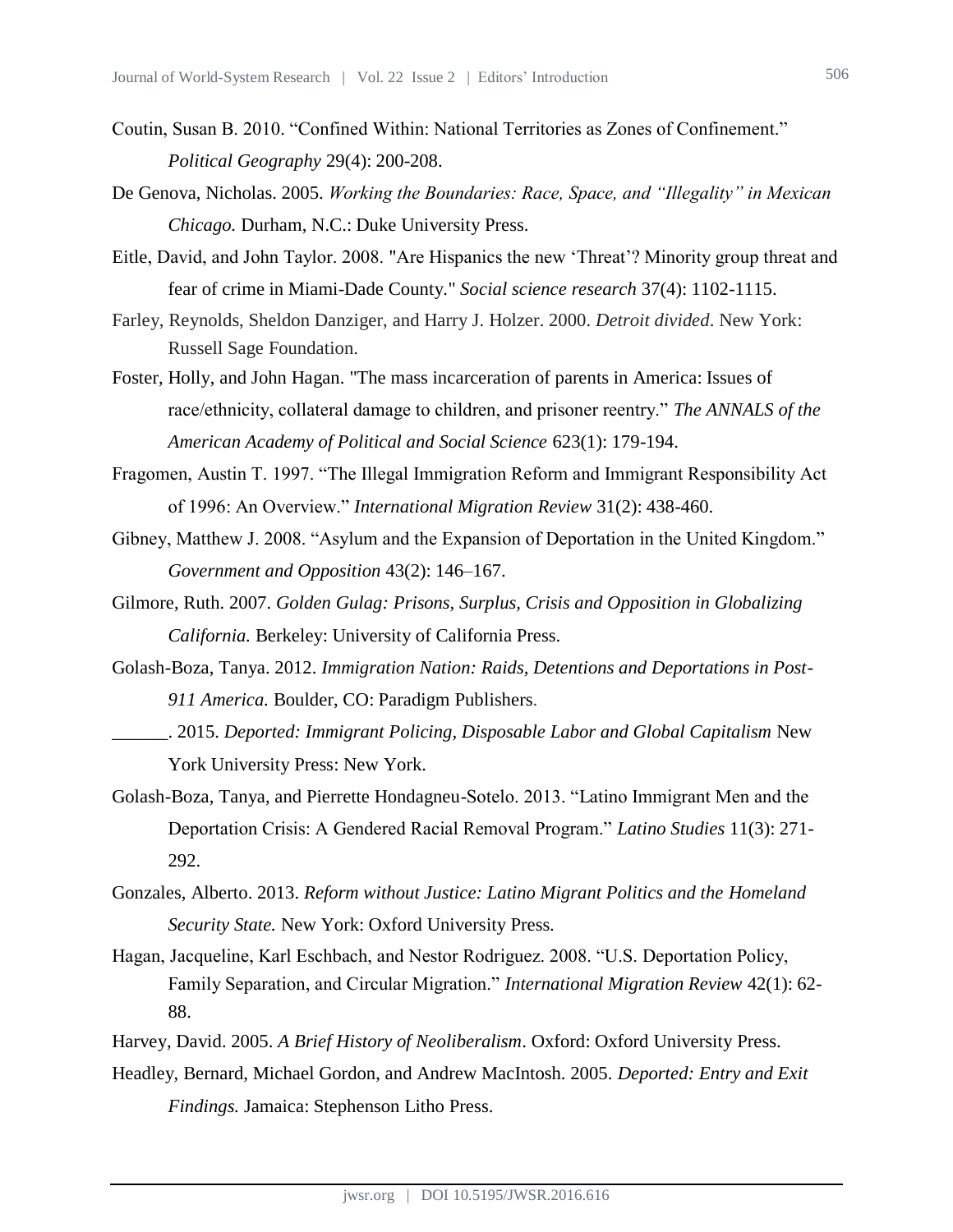- Hernández, David Manuel. 2008. "Pursuant to deportation: Latinos and immigrant detention." *Latino Studies* 6(1): 35-63.
- Kanstroom, Daniel. 2007. Deportation Nation: Outsiders in American History. Cambridge: Harvard University Press.
- Kanstroom, Daniel. 2012. *Aftermath: Deportation Law and the New American Diaspora.* New York: Oxford University Press.
- King, Ryan D., Michael Massoglia, and Christopher Uggen. 2012. "Employment and Exile: U.S. Criminal Deportations, 1908–2005." *American Journal of Sociology* 117: 1786–1825.
- Kodras, Janet .E. 1997. The changing map of American poverty in an era of economic restructuring and political realignment. Economic Geography 73(1): 67-93
- Kretsedemas, Philip. 2012. *The Immigration Crucible: Transforming Race, Nation and the Limits of the Law*. New York: Columbia University Press.
- Lee, Cheol-Sung. 2005. "International migration, deindustrialization and union decline in 16 affluent OECD countries, 1962–1997." *Social Forces* 84(1): 71-88.
- Louie, Miriam. 2001. *Sweatshop Warriors*. Boston: South End Press.
- Massey, Douglas, Jorge Durand, and Nolan J. Malone. 2002. *Beyond Smoke and Mirrors: Mexican Immigration in an Era of Economic Integration.* New York: Russell Sage Foundation.
- Mendelberg, Tali. 1997. "Executing Hortons: Racial Crime in the 1988 Presidential Campaign" *Public Opinion Quarterly* 61(1): 134-157.
- Milkman, Ruth. 1997. *Farewell to the Factory: Auto Workers in the Late Twentieth Century.* University of California Press: Berkeley.
- Murakawa, Naomi. 2014. *The First Civil Right: How Liberals Built Prison America* Oxford University Press: New York.
- Naber, Nadine. 2006. "The Rules of Forced Engagement Race, Gender, and the Culture of Fear among Arab Immigrants in San Francisco Post-9/11." *Cultural Dynamics* 18(3): 235-267.
- Nopper, Tamara. 2008. Why Black Immigrants Matter: Refocusing the Discussion on Racism and Immigration Enforcement. *Keeping out the other: A critical introduction to immigration enforcement today.* New York: Columbia University Press.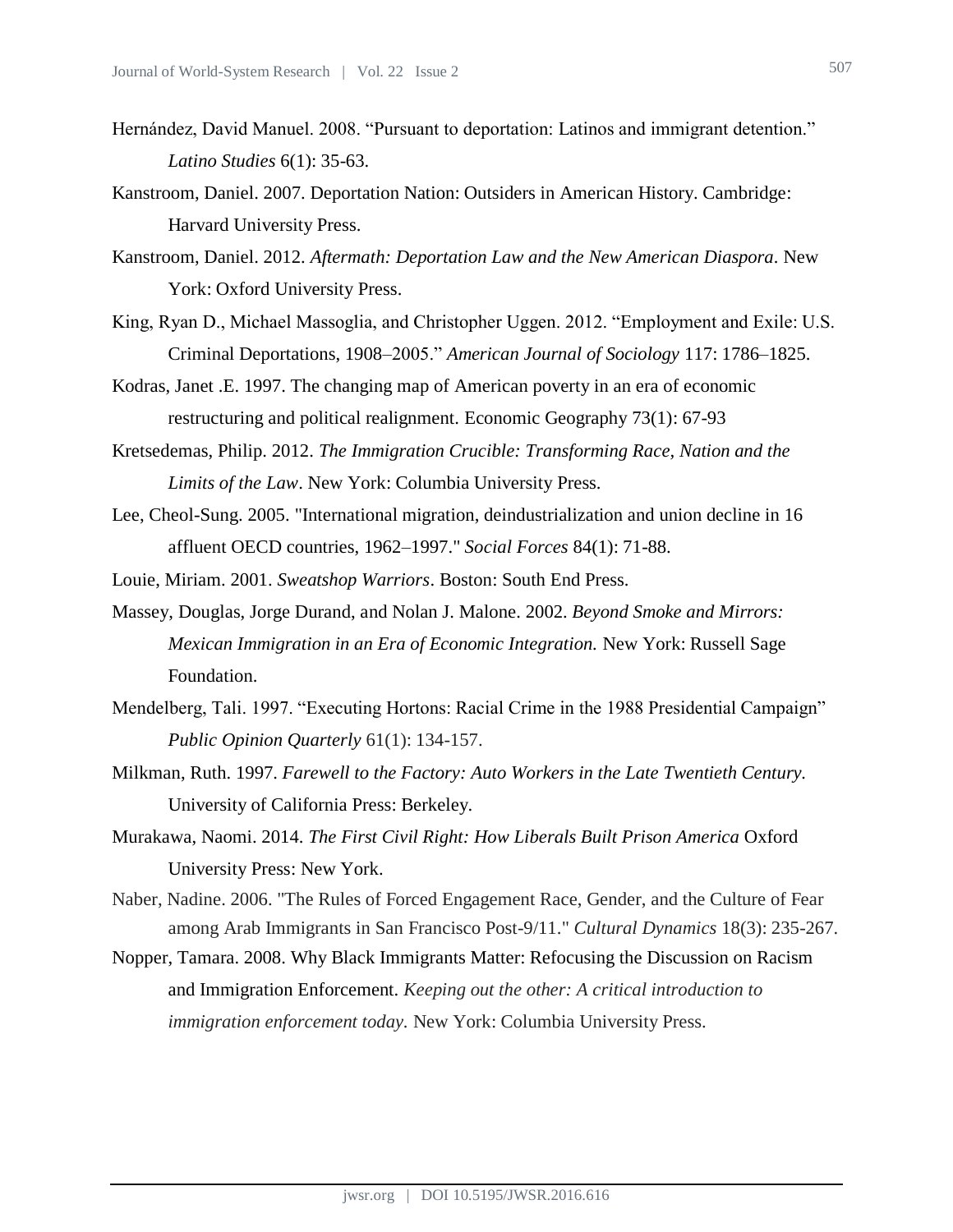- Passel, Jeffrey and D'Vera Cohn. 2009. "A Portrait of Unauthorized Immigrants in the United States" Pew Research Center: Washington, DC. Retrieved 2/26/16 [\(http://www.pewhispanic.org/files/reports/107.pdf\)](http://www.pewhispanic.org/files/reports/107.pdf)
- Pettit, Becky, and Bruce Western. 2004. "Mass imprisonment and the life course: Race and class inequality in US incarceration." *American Sociological Review* 69(2): 151-169.
- Quinsaat, Sharon Madriaga. 2011. "Everybody Around Here is from Some Place Else": News Frames and Hegemonic Discourses in the Immigration Debates in the United States, 2006 and 2010." M.A. Thesis. University of Pittsburgh, 2011.
- Robinson, William I. 2012. "Global capitalism theory and the emergence of transnational elites." *Critical Sociology* 38(3): 349-363.
	- \_\_\_\_\_\_. 2014. *Global Capitalism and the Crisis of Humanity*. Cambridge: Cambridge University Press.
- Rosenblum, Mark and Kristen McCabe. 2014. *Deportation and Discretion: Reviewing the Record and Options for Change* Washington, DC: Migration Policy Institute.
- Russell-Brown, Katheryn. 1998. *The color of crime: Racial hoaxes, white fear, black protectionism, police harassment, and other macroaggressions*. New York: NYU Press.
- Santa Ana, Otto. 2002. *Brown Tide Rising: Metaphors of Latinos in Contemporary American Public Discourse*. Austin: University of Texas Press.
- Sassen, Saskia. 1989. "America's 'Immigration Problem." *World Policy* 6(4): 811–832.
- \_\_\_\_\_\_. 1998. "Notes on the Incorporation of Third World Women into Wage Labor through Immigration and Offshore Production." Pp. 111-34 in *Globalization and Its Discontents*, Edited by S. Sassen. New York: The New Press.
- \_\_\_\_\_\_. 2014. *Expulsions: Brutality and Complexity in the Global Economy.* Harvard University Press.
- Singer, Audrey. 2012. "Investing in the Human Capital of Immigrants: Strengthening Regional Economies." Washington, D.C.: Brookings Institution. Retrieved October 20, 2014 (http://www.brookings.edu/research/papers/2012/09/20-immigrants-human-capitalsinger)
- Siulc, Nina. 2009. *Unwelcome citizens, criminalized migrants, and the quest for freedom: Deportees in the Dominican Republic*. New York University, PhD Dissertation, Anthropology.